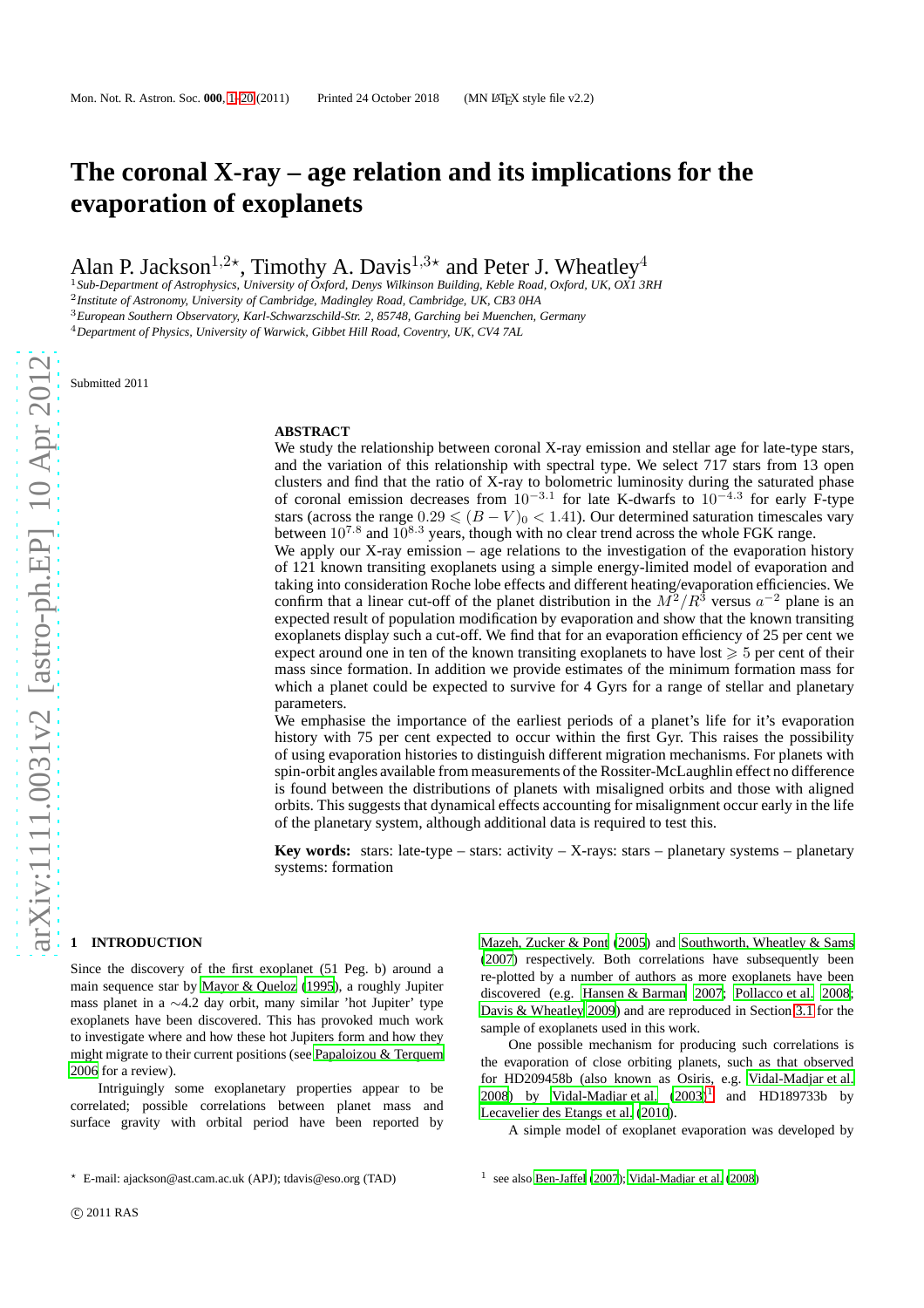[Lecavelier des Etangs \(2007](#page-18-7)), driven by X-ray/Extreme Ultraviolet (EUV) radiation. He applied it to the known exoplanets and found that they should not be losing significant mass at today's irradiation levels. The X-ray/EUV irradiation level will be much higher around a younger solar-type star however, as discussed further below, and [Penz, Micela & Lammer \(2008\)](#page-19-4) showed that, in principle, it is possible for evaporation to significantly effect the mass distribution of close orbiting exoplanets.

As already noted by [Lecavelier des Etangs \(2007\)](#page-18-7) and [Penz et al. \(2008\)](#page-19-4) it is clear that to understand the evaporation of close orbiting exoplanets an understanding of the X-ray/EUV emission of the host star and its evolution is essential. [Davis & Wheatley](#page-18-4) [\(2009](#page-18-4)) and others such as [Lammer et al.](#page-18-8) [\(2009](#page-18-8)) (hereafter [DW09](#page-18-4) and [L09](#page-18-8) respectively) combined the energy-limited model developed by [Lecavelier des Etangs](#page-18-7) [\(2007](#page-18-7)) with simple, coarse, estimates of the X-ray evolution to study the possible evaporation histories of known transiting exoplanets.

The majority of the X-ray/EUV luminosity of a star is emitted from the hot corona (with typical temperatures of order 1 keV), the heating of which is believed to be related to magnetic activity within the star (e.g. Erdélyi & Ballai 2007). The stellar magnetic fields, of which this activity and X-ray emission is a manifestation, are themselves thought to be derived from complex dynamo mechanisms at work in the interior of the star. The efficiency of these mechanisms is determined by the interaction between convection in the outer envelope and differential rotation (e.g. [Landstreet 1992;](#page-18-10) [Covas, Moss &](#page-18-11) Tavakol [2005](#page-18-11); [Donati & Landstreet 2009\)](#page-18-12). [Skumanich \(1972](#page-19-5)) observed a proportionality between average surface magnetic field and stellar rotation rate and was the first to suggest a relationship between activity and rotation as a consequence of the dynamo mechanism. Since then many authors, such as [Pallavicini et al.](#page-18-13) [\(1981](#page-18-13)), [Randich et al. \(1996](#page-19-6)) and [Pizzolato et al. \(2003](#page-19-7)) (hereafter [P03](#page-19-7)), have studied the relationship between activity/X-ray emission and rotation.

Over time the rotation rate of a star slows as a result of magnetic braking (e.g. [Ivanova & Taam 2003](#page-18-14)) and since the magnetic dynamo is linked to the stellar rotation the magnetic field will also decrease over time. Thus it would be expected that the X-ray luminosity will fall with decreasing rotation rate and indeed this is observed, e.g. [P03](#page-19-7) see a decrease for periods longer than  $\sim$ 1-2 days. This trend of increasing X-ray luminosity/magnetic activity with increasing rotation rate cuts off at short rotation periods (∼1-2 days). [P03,](#page-19-7) and others (e.g. [Micela et al. 1985](#page-18-15)), find that at rotation periods shorter than this turn-off point X-ray emission ceases to increase with rotation rate and instead becomes saturated. Since the rotation rate decreases with time this means that there will also be an age at which stars will turn off the saturated regime and after which the X-ray luminosity will begin to fall off.

In this work we aim to improve constraints on the direct relationship between stellar X-ray luminosity and age for late-type stars. We then apply this to the study of the evaporation of exoplanets to extend on previous work such as that of [DW09](#page-18-4) and [L09](#page-18-8) which used rather coarse estimates of the X-ray evolution. In Section [2](#page-1-0) we present our study of the evolution of the X-ray emission of late-type stars with the investigation of exoplanet evaporation following in Section [3.](#page-7-1) Finally in Section [4](#page-17-0) we present our conclusions.

## <span id="page-1-3"></span><span id="page-1-0"></span>**2 X-RAY EVOLUTION OF LATE-TYPE STARS**

## **2.1 Cluster/star sample**

To obtain constraints on the evolution of X-ray emission from solar type stars we require stars of known age across a range of ages. Therefore we have selected stars from open clusters with age estimates, the clusters being selected such that they cover a range of ages from  $\sim 5 - 740$  Myr. We utilise open clusters since they form in a short space of time, and thus all of the members will be of similar age. Details of the clusters can be found in Table [1](#page-2-0) and a complete catalogue of the stars used in this work is available online through the VizieR database $^2$  $^2$ . The star/cluster data is taken from past X-ray surveys of open clusters in the literature. Most of the original observations were taken using the PSPC or HRI instruments on *ROSAT (Röntgen Satellit)*, though some of the more recent surveys were conducted using the *Chandra* and *XMM-Newton* telescopes.

Within the datasets for each cluster we select stars that fall in the range  $0.29 \leq (B - V)_0 < 1.41$  (roughly stars of spectral type F, G and K), which have well defined X-ray luminosities (i.e. not upper limits). We exclude stars with only upper limits since these are presented inhomogeneously or not at all in the sources from which we draw our sample, and a meaningful comparison between these estimates could not be made. Where cluster membership information is given we require the stars to be likely cluster members/have a membership probability of  $> 70\%$  for selection.

In addition to the data from the open clusters listed in Table [1](#page-2-0) we also include in our plots the field star sample of [P03](#page-19-7) as a guide to how our results relate to the properties of stars of Solar age. We do not use these stars in any of the fitting however. A list of the stars in this field star sample can be found in Table 1 of [P03](#page-19-7)

#### *2.1.1 Determination of X-ray and bolometric luminosities*

Where X-ray luminosities have been calculated in the source papers, as they are for all of the clusters except NGC 6530, we use the luminosities given. For NGC 6530 we use the webPIMMS tool available at NASA HEASARC<sup>[3](#page-1-2)</sup> to determine the count rate to flux conversion factor. The column density of hydrogen,  $N_H$ , is obtained from the cluster  $E(B - V)$  using the formula  $N_H$  =  $[E(B-V) \times 5.8 \times 10^{21}]$  cm<sup>-2</sup> [\(Bohlin et al. 1978\)](#page-18-16). Once we have the cluster distance the X-ray luminosities can then be determined.

With the exception of the Pleiades and Hyades (which have parallax distances) we calculate the cluster distance from the apparent distance modulus in conjunction with the reddening,  $E(B - V)$ , and the extinction law  $Av = 3.1 \times E(B - V)$  (e.g. [Schultz & Wiemer 1975](#page-19-8); [Sneden et al. 1978\)](#page-19-9). Where these distance estimates (from apparent distance modulus or parallax) differ from those used in the original study, and are based on more recent data, we correct the X-ray luminosities for the new distance.

Spectral type information is not available for the majority of stars used in this work so we use the de-reddened colour indices,  $(B - V)_0 = (B - V) - E(B - V)$ , to assign spectral types using the tables presented in [Lang \(1991](#page-18-17)). Where necessary we calculate bolometric luminosities using the absolute magnitude of the star. We determine the absolute magnitude from the apparent  $V$  magnitude and the cluster apparent distance modulus in combination with a bolometric correction calculated

<sup>2</sup> VizieR data web address

<span id="page-1-2"></span><span id="page-1-1"></span><sup>3</sup> heasarc.gsfc.nasa.gov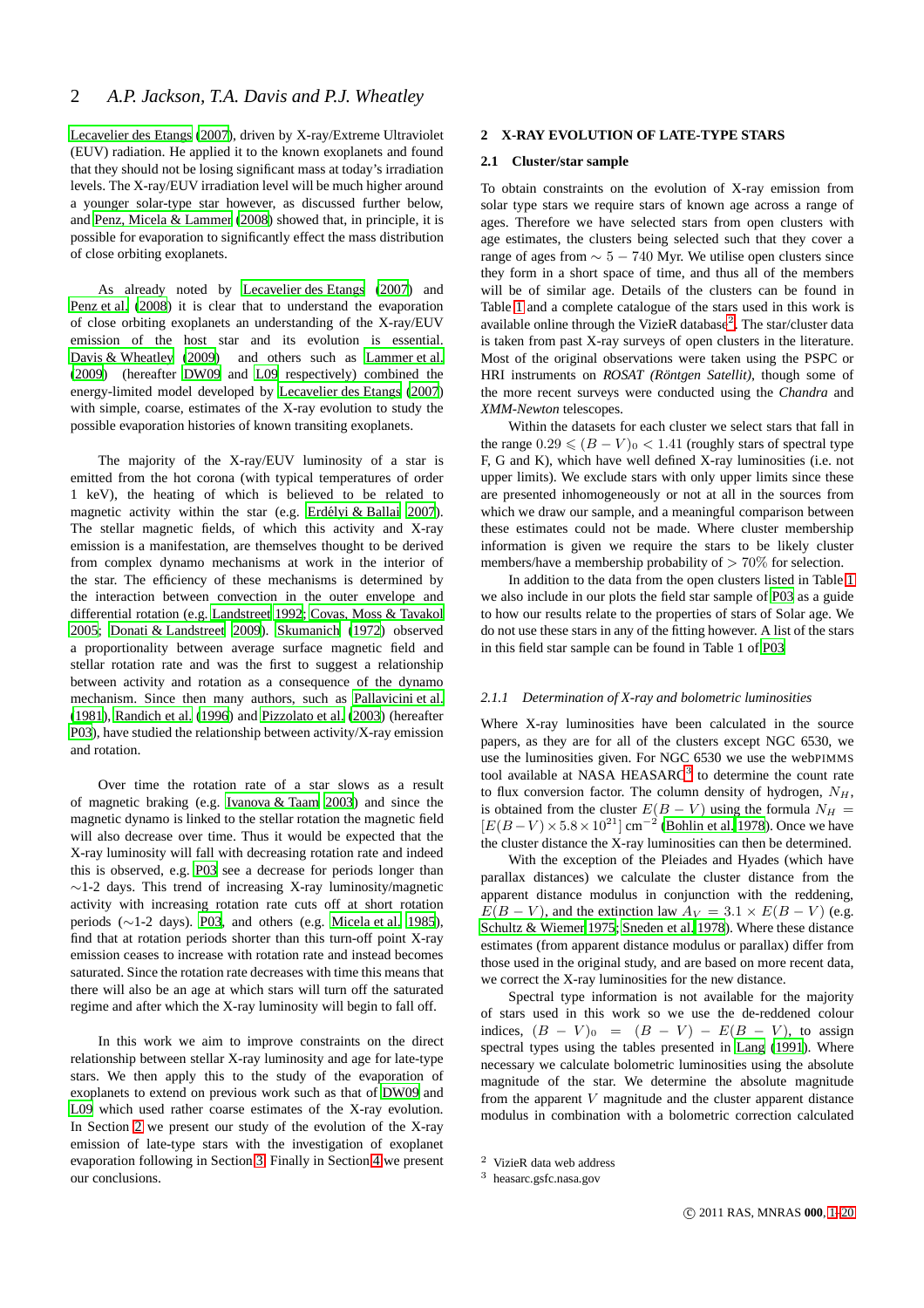<span id="page-2-0"></span>

| Cluster         | Age $(Myr)$           | Distance (pc)     | Apparent distance<br>modulus (mag) | $E(B-V)$<br>(mag) | No. of<br>stars | Stellar data source             |
|-----------------|-----------------------|-------------------|------------------------------------|-------------------|-----------------|---------------------------------|
| $\alpha$ Persei | $79_{a,b,c}$          | $182_{a,b}$       | $6.587_{a,b}$                      | $0.090_{a,b}$     | 66              | Randich et al. (1996), P03      |
| Blanco 1        | $100_{a,d}$           | $244_{a,b}$       | $7.18_{a}$                         | $0.01_a$          | 29              | Cargile et al. (2009)           |
| Hyades          | $630_{b.e.}$          | 46.3 <sub>e</sub> | 3.42 <sub>b</sub>                  | 0.01 <sub>b</sub> | 82              | Stern, Schmitt & Kahabka (1995) |
| IC2391          | $50_{a,b,c}$          | $179_{a,b}$       | $6.30_{a,b}$                       | $0.01_{a,b}$      | 19              | Patten & Simon (1996), P03      |
| IC2602          | $37_{a,b,f}$          | $163_{a,b}$       | 6.145 $a,b$                        | $0.026_{a,b}$     | 26              | Randich et al. (1995), P03      |
| NGC1039         | $192$ <sub>a, b</sub> | $491_{a,b}$       | $8.681_{a.b}$                      | $0.07_{a,b}$      | 9               | Simon (2000)                    |
| NGC2516         | $114_{a,b}$           | $361_{a,b}$       | $8.062_{a,b}$                      | $0.086_{a.b}$     | 97              | Damiani et al. (2003)           |
| <b>NGC3532</b>  | $308_{a,b}$           | $496_{a,b}$       | $8.599_{a.b}$                      | $0.039_{a,b}$     | 9               | Franciosini et al. (2000)       |
| NGC2547         | $34_{a,b,g,h}$        | $420_{a,b,g,h}$   | $8.41_{a,b}$                       | $0.039_{a,b}$     | 41              | Jeffries et al. (2006)          |
| NGC6475         | $197_{a,b}$           | $283_{a,b}$       | 7.584 $a,b$                        | $0.102_{a,b}$     | 59              | Prosser et al. (1995)           |
| NGC6530         | $5.4_{a,b,i}$         | $1062_{a,b}$      | $11.138_{a,b}$                     | $0.315_{a,b}$     | 171             | Damiani et al. (2004)           |
| Pleiades        | $132_{a,b}$           | 134 <sub>k</sub>  | $- -$                              | $0.025_{a,b}$     | 95              | Stauffer et al. (1994)          |
| Praesepe        | $741_{a,b}$           | $194_{a,b}$       | $6.468_{a,b}$                      | $0.01_{a,b}$      | 14              | Randich & Schmitt (1995)        |

**Table 1.** Details of the open clusters used in this work and the source of the stellar data for each.

*References*: a) [Kharchenko et al. \(2005](#page-18-24)), b) [Loktin, Gerasimenko & Malysheva \(2001](#page-18-25)), c) Barrado y Navascués, Stauffer & Jayawardhana (2004), d) [Cargile, James & Platais \(2009\)](#page-18-18), James et al. (2009, in prep.), e) [Perryman et al. \(1998](#page-19-16)), f) [Stauffer et al. \(1997](#page-19-17)), g) [Naylor et al. \(2002](#page-18-27)), h) [Jeffries & Oliveira \(2005](#page-18-28)), i) [Damiani et al.](#page-18-23) [\(2004\)](#page-18-23), k) [Soderblom et al. \(2005](#page-19-18)).

Where more than one reference is given the value shown is a weighted mean of the reference values. Where the distance, apparent distance modulus and  $E(B - V)$  references are the same the distance is calculated from the apparent distance modulus and  $E(B-V)$ .

using the de-reddened colour index,  $(B - V)_0$ , and the tables presented in [Lang](#page-18-17) [\(1991](#page-18-17)). The luminosities are calibrated using an absolute bolometric magnitude of +4.75 for the Sun, as given in [Lang \(1991](#page-18-17)). We thus calculate the X-ray to bolometric luminosity ratio where this has not been done in the source paper.

#### *2.1.2 Errors in X-ray and bolometric luminosities*

Within each  $(B - V)_0$  bin for each cluster there will be (provided that there is more than one star present in that bin) a scatter in the X-ray to bolometric luminosity ratios. There will also be errors in the luminosity ratios of the individual stars and these may be similar in magnitude to the intrinsic scatter.

Where errors in the stellar X-ray luminosities are given in the source papers we use them as provided, where errors are only given in the count rates or X-ray luminosities are not calculated in the source papers we estimate the error by propagating through the count rate and distance errors. As  $E(B - V)$  and  $N_H$  are correction factors, and are for our sample generally quite small with fairly small fractional errors, we neglect errors in these quantities in our error analysis. The X-ray luminosity errors are thus determined solely by the count rate and distance errors.

In the case of bolometric luminosities there will be a contribution from the error in the cluster apparent distance modulus and also contributions from errors in the apparent  $V$  magnitude and  $B - V$  colour (as before we neglect errors in  $E(B - V)$ ). Unfortunately however the only cluster for which we have data on errors in V magnitude and  $B - V$  is Blanco 1. As such, and with the Blanco 1 errors as a rough guide, we decide the most reasonable course is to estimate the error in the V magnitude and  $B - V$  colours of the other clusters as being  $\pm 1$  in the last digit. The estimated  $B - V$  colour error gives an estimate of the error in the bolometric correction. The error in the bolometric luminosity will thus be determined by the error in the cluster apparent distance modulus and the estimated V magnitude and bolometric correction errors.

Having calculated the errors in the X-ray and bolometric

luminosities we can determine an error in the luminosity ratio for each star and then calculate the mean stellar error within each  $(B - V)$ <sup>0</sup> bin for each cluster. We then combine this with the standard deviation of the stars from the mean luminosity ratio in the relevant  $(B - V)_0$  bin of the cluster to determine a total luminosity ratio error within each  $(B - V)_0$  bin for each cluster. We note that for the most well populated clusters this may lead to a slight over-estimation of the errors since some of the scatter between different stars in the cluster will be due to the errors in the determination of X-ray and bolometric luminosities for the individual stars. For many of the clusters in our sample however there are not enough stars for the cluster error to fully account for the errors in individual stars. To ensure that all of the clusters are treated equally we thus combine the cluster and individual star errors for all clusters. Any over-estimation of the errors for the most well populated clusters should be accounted for by the weighting described in Section [2.2.2.](#page-5-0)

## <span id="page-2-1"></span>*2.1.3 Stars excluded from the data*

As the X-ray surveys are complete surveys of the entire clusters they do not make any distinctions regarding main-sequence (MS) stars, pre-main sequence (PMS) stars, post-main sequence giants or variables. We consider that the processes leading to X-ray emission in PMS stars are likely to be similar to MS stars and thus do not exclude them, indeed in our younger clusters the majority of stars will be PMS stars. Nonetheless we do take note of different classes of PMS stars, in particular variables, and discuss the potential effects of these stars on the mean X-ray characteristics in Section [2.2.4.](#page-6-0)

On the other hand we would not expect the dynamo processes that drive coronal X-ray emission to be the same in giants as in MS stars and thus would not expect them to display the same X-ray properties. As such giant stars should be excluded from our sample. Giant stars are also comparatively easy to identify even where the clusters have not been well studied at other wavelengths due to their greater luminosity. We thus exclude any star which would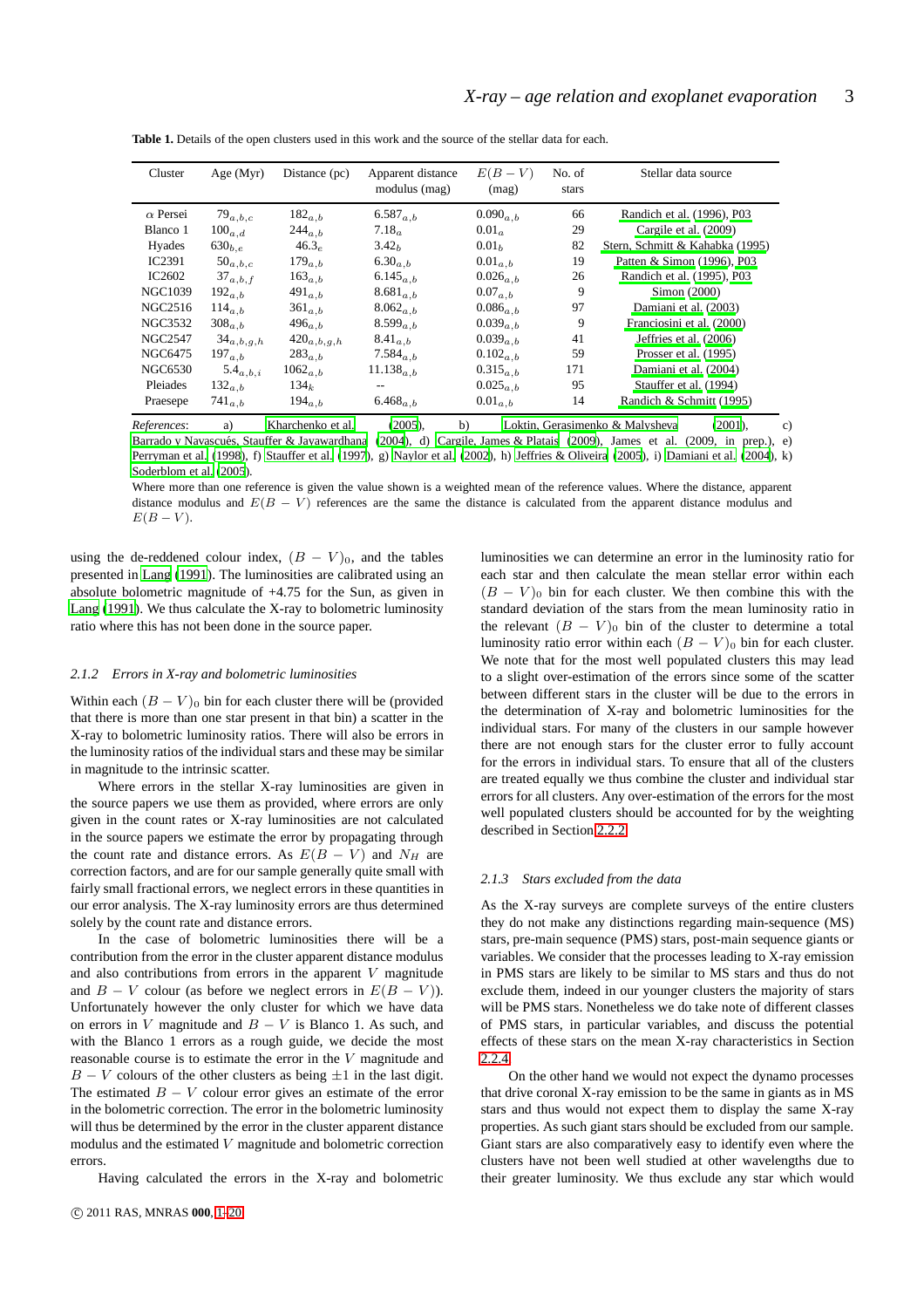have a bolometric luminosity  $>100$  times that of the Sun if it is at the associated cluster distance. As well as giants this will also help to filter out foreground contaminants of the cluster sample. For variable stars we want to exclude contact/interacting binary systems, such as W UMa type systems, since it is likely that the interaction between the stars will have significant effects on the X-ray characteristics.

Given the size of the cluster datasets, and that some of our clusters have not been well studied as yet, it was not possible to perform checks on all of the stars in each cluster to indentify stars falling into one of the above exclusion criteria. As such we chose to check the Pleiades, Praesepe and Hyades datasets as these clusters are the most well studied at other wavelengths in our sample and use these to inform subsequent targeted checks on the other datasets. The checking process consisted of taking the star designation/coordinates from the survey data, querying the  $SIMBAD<sup>4</sup>$  $SIMBAD<sup>4</sup>$  $SIMBAD<sup>4</sup>$  database and analysing the details returned. From this checking process we found that in general stars falling into an exclusion category are outliers, and did not show any preferential distribution when mixed in with the main bulk of the clusters. As such for the remaining clusters we focused checks on stars which appear to be outliers. As already mentioned however some of the other clusters in our sample have not yet been well studied and so lack the detailed information on member stars necessary to identify exclusion candidates. None of our exclusion criteria result in the exclusion of a very large number of stars though  $\left($  < 10% from the Pleiades, Praesepe and Hyades in total for all exclusion criteria) so the lack of information to identify exclusion candidates in some of the clusters should simply increase the scatter in the affected clusters and not alter the mean values significantly.

In addition to the above general categories we also exclude stars that are identified as flaring during the observations, since by definition a flare will increase the X-ray luminosity of the star significantly above the quiescent level. Significant contamination of the sample by flares would thus cause the mean X-ray luminosities to be over-estimated as well as increasing the scatter in our relations. Where available we use studies of flare stars to exclude those stars that were in flare during the observations. For the Pleiades we use the study of [Gagne, Caillault & Stauffer](#page-18-29) [\(1995](#page-18-29)), for NGC2516 we use [Wolk et al.](#page-19-19) [\(2004](#page-19-19)) and for NGC2547 we use [Jeffries et al. \(2006](#page-18-22)). We do not exclude 'flare stars' as a general class however and discuss the effect this may have on the mean X-ray characteristics in Section [2.2.4.](#page-6-0) [Gagne et al. \(1995\)](#page-18-29) and [Jeffries et al.](#page-18-22) [\(2006](#page-18-22)) estimate a flaring rate of approximately one flare every 350 ks for flare stars of ages between that of NGC2547 and the Pleiades. We thus expect that contamination by flares will not be too great for clusters at these ages or older since flaring is more strongly associated with PMS stars, and we expect all of the stars in these clusters to have joined the MS. [Damiani et al.](#page-18-23) [\(2004](#page-18-23)) identify a higher flare rate in NGC6530, the youngest cluster, and also identify the highest flare rates with the youngest stars, though they do not describe individual flares in detail. As well as utilising these studies we exclude any star found to have an X-ray to bolometric luminosity ratio of  $> 10^{-2.5}$  as highly likely to be in flare, as this is well above the saturated level found by any author.



<span id="page-3-1"></span>**Figure 1.** log( $L_X/L_{bol}$ ) against  $(B - V)_0$  colour for all clusters in this work and the saturation levels of [P03](#page-19-7). Clusters of similar age and behaviour are grouped for ease of interpretation.

#### **2.2 Analysis of the X-ray evolution**

We expect that the behaviour of the X-ray luminosity will change with stellar mass and with bolometric luminosity. Thus for our analysis of the X-ray evolution we divide our data into bins by  $(B - V)$ <sup>0</sup> colour as a measurable, continuous, proxy for these properties.

## *2.2.1 General trends*

In Fig. [1](#page-3-1) we plot  $log(L_X/L_{bol})$ , where  $L_X$  and  $L_{bol}$  are the X-ray and bolometric luminosities, against  $(B - V)_0$  colour for all of the clusters used in this work along with the saturation levels of [P03.](#page-19-7) The 5 young clusters, NGC6530, NGC2547, IC2602, IC2391 and Alpha Persei, show very similar behaviour in bins that contain enough stars to determine a mean  $\log(L_X/L_{bol})$  (i.e. one based on more than 3 stars). As such we group these clusters together as the 'young clusters' in Fig. [1](#page-3-1) for clarity. Given the very young age of NGC6530 and the relatively large age spread of these clusters we consider the young cluster line to be a good first estimate of the X-ray saturation levels across the  $(B - V)_0$  range considered in this work. In the  $(B - V)_0$  range covered by [P03](#page-19-7) this initial approximation to the saturation levels is similar to, if slightly lower than, their levels and continues the trend for the saturation level to decrease for earlier spectral types. Fig. [1](#page-3-1) shows in broad terms a general trend in the falling off of X-ray emission as a function of time in combination with lower relative X-ray emission of earlier type stars within the same age group.

We note that the Pleiades and NGC2516 have large errors in  $log(L_X/L_{bol})$  in the central bins. This is the result of a bimodal behaviour of the stars in these clusters within the  $(B - V)_0$  range of these bins. We believe this behaviour is a feature of the age of these clusters and is discussed further in Section [2.2.5.](#page-7-2)

<span id="page-3-0"></span><sup>4</sup> simbad.u-strasbg.fr/simbad; see also [Wenger et al. \(2000](#page-19-20))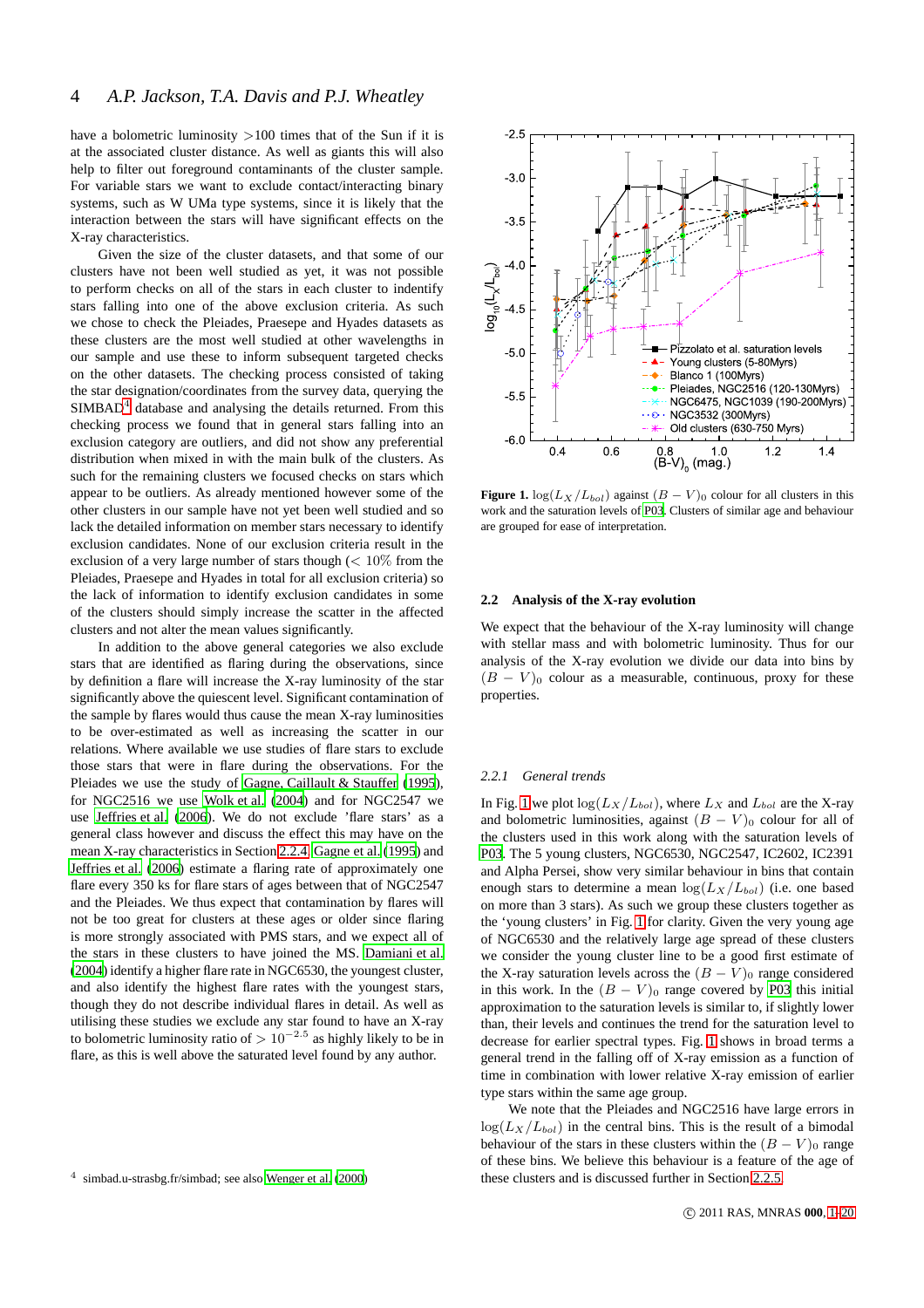

<span id="page-4-0"></span>**Figure 2.** X-ray to bolometric luminosity ratio against age for the open clusters used in this work. Arrows indicate clusters for which 3 or fewer of the selected stars fall within the relevant  $(B - V)_0$  bin, these clusters receive a lower weighting in the fitting procedure. Solid lines indicate the fits to the data with dashed lines as fits that are less certain. We include the field star sample of [P03](#page-19-7) (marked in red) at an assumed age of 4.5 Gyr as a guide but do not include them in any of the fitting. See Sections [2.2.2](#page-5-0) and [2.2.3](#page-5-1) for further information.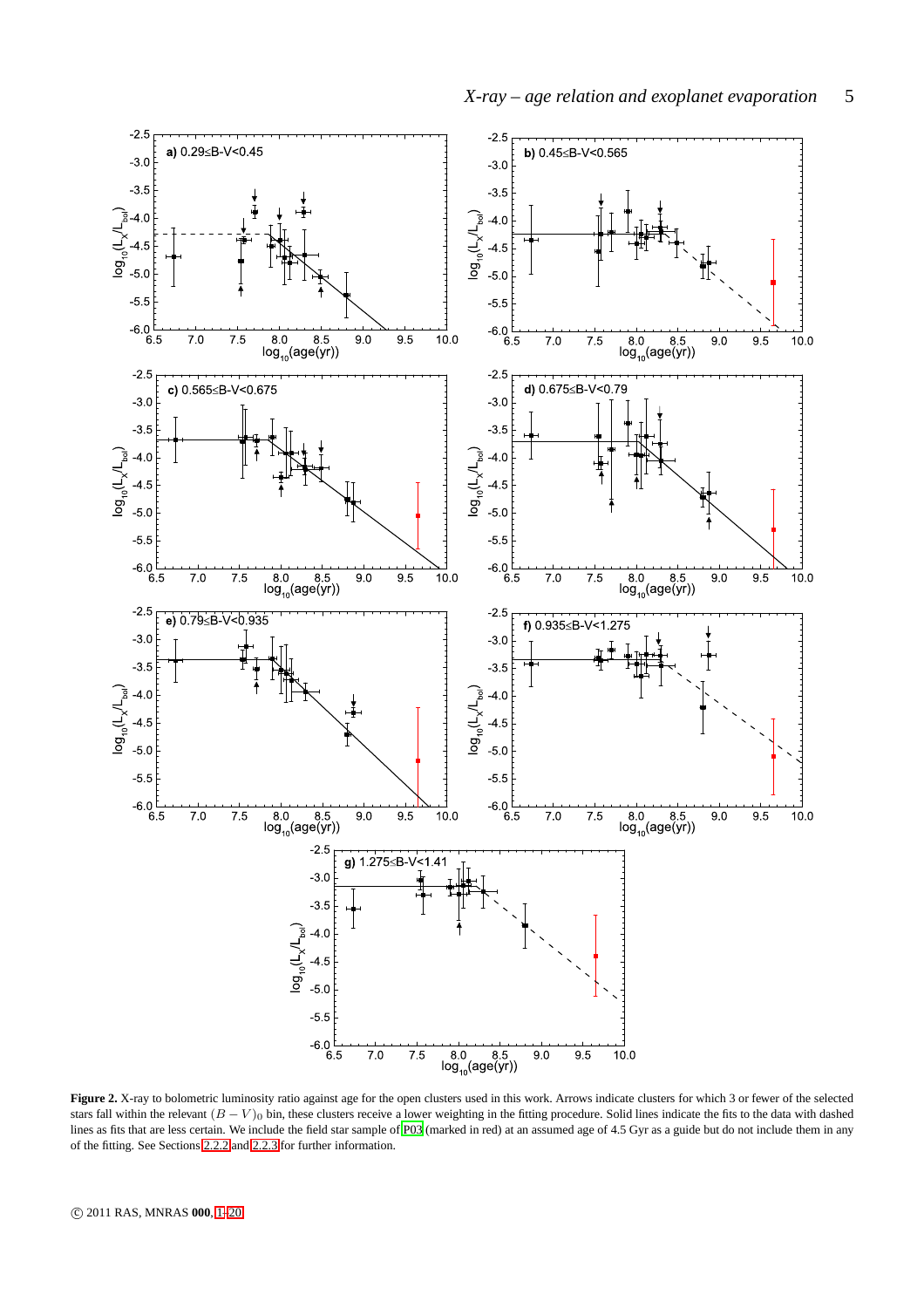<span id="page-5-2"></span>**Table 2.** Results of the fits to the saturated and non-saturated regimes for each  $(B - V)$ <sup>0</sup> colour bin. Note that although the  $0.935 \leqslant (B - V)_0 < 1.275$  bin has many more stars than most bins almost half of these are from the same cluster, NGC6530.

| $(B-V)_0$ colour range                                      | No. of stars | $\log(L_X/L_{bol})_{sat}$                              | $\log \tau_{sat}$ (yrs)                                        | Power law index, $\alpha$          |
|-------------------------------------------------------------|--------------|--------------------------------------------------------|----------------------------------------------------------------|------------------------------------|
| $0.290 \le (B-V)_0 < 0.450$                                 | 67           | $-4.28 \pm 0.05 \pm 0.50$                              | $7.87 \pm 0.10 \pm 0.35$                                       | $1.22 + 0.30$                      |
| $0.450 \le (B-V)_0 < 0.565$<br>$0.565 \leq (B-V)_0 < 0.675$ | 97<br>92     | $-4.24 \pm 0.02 \pm 0.39$<br>$-3.67 \pm 0.01 \pm 0.34$ | $8.35 \pm 0.05 \pm 0.28$<br>(8.30)<br>$7.84 \pm 0.06 \pm 0.25$ | $1.24 \pm 0.19$<br>$1.13 \pm 0.13$ |
| $0.675 \leqslant (B-V)_0 \leqslant 0.790$                   | 79           | $-3.71 \pm 0.05 \pm 0.47$                              | $8.03 \pm 0.06 \pm 0.31$                                       | $1.28 \pm 0.17$                    |
| $0.790 \leqslant (B-V)_0 < 0.935$                           | 109          | $-3.36 \pm 0.02 \pm 0.36$                              | $7.90 \pm 0.05 \pm 0.22$                                       | $1.40 \pm 0.11$                    |
| $0.935 \leq (B - V)_0 < 1.275$                              | 220          | $-3.35 \pm 0.01 \pm 0.37$                              | $8.28 \pm 0.07 \pm 0.29$<br>(8.27)                             | $1.09 \pm 0.28$                    |
| $1.275 \leqslant (B-V)_0 \leqslant 1.410$                   |              | 55 $-3.14 \pm 0.02 \pm 0.35$                           | $8.21 \pm 0.04 \pm 0.31$<br>(8.21)                             | $1.18 \pm 0.31$                    |

Values in parentheses indicate alternative turn-off ages obtained using a fixed gradient of -1 for the fit to the unsaturated regime.

## <span id="page-5-0"></span>*2.2.2 The saturated and non-saturated regimes*

In Fig. [2](#page-4-0) we plot the ratio of X-ray to bolometric luminosity against age for all of the clusters in our sample for each  $(B-V)_0$  bin along with our fits to the saturated and non-saturated regimes. The results are summarised in Table [2](#page-5-2) and Fig. [3.](#page-5-3)

In each  $(B-V)_0$  bin we fit a broken power law to the clusters. This is done using an iterative implementation of the method described by [Fasano & Vio \(1988\)](#page-18-30) with a slight modification to their weighting factor,  $W_i$ , by the addition of a factor  $C_i$  to the numerator. In each bin the factor  $C_i$  is equal to the number of stars in the ith cluster in that bin, normalised to the total number of stars in the bin. This is to account for the fact that clusters with fewer stars in a given bin tend to have a smaller luminosity ratio spread as a result of under-sampling of the distribution.

For the fitting the saturated regime is constrained to be horizontal, while the slope of the unsaturated regime is allowed to vary. In the case of the 0.45  $\leq$   $(B - V)_0$  < 0.565, 0.935  $\leq$  $(B - V)_0 < 1.275$  and  $1.275 \le (B - V)_0 < 1.41$  bins however there are relatively few clusters lying in the unsaturated regime. As such for these bins we also used a fit with the slope of the unsaturated regime fixed at -1. An unsaturated slope of -1 is what one would expect as a result of the inverse square root decay of rotational frequency with time found by [Skumanich \(1972](#page-19-5)) and the  $L_X/L_{bol} \propto \omega^2$  relation (where  $\omega$  is rotational frequency) found by e.g. [P03](#page-19-7) and [Pallavicini et al.](#page-18-13) [\(1981](#page-18-13)). The turn-off ages obtained from these fixed slope fits are included in Table [2](#page-5-2) as the values in brackets and are very similar to the turn-off ages obtained from the variable slope fits.

For both the saturation level and saturation turn-off age we quote two errors. The first error is the error in the position of the saturated level and saturation turn-off age given by the fitting procedure. The second is the root mean square scatter of the individual stars about these mean positions as a measure of the intrinsic scatter in the relations. The error in the gradient of the unsaturated regime is taken from the fitting procedure similarly to the first saturation level and turn-off age errors and we note that the stellar scatter about the unsaturated regime line is of similar magnitude to the scatter about the mean saturated level.

## <span id="page-5-1"></span>2.2.3  $(B - V)$ <sup>0</sup> *dependence of the saturated and non-saturated X-ray emission*

In Fig. [4](#page-5-4) we plot both our saturated luminosity ratios and those of [P03](#page-19-7) for comparison. Our saturated luminosity ratios are in reasonable agreement with those found by [P03](#page-19-7), if in general slightly lower, and fall off consistently as one moves to lower  $(B - V)_0$ .



<span id="page-5-3"></span>**Figure 3.** Summary of the fits from Fig. [2.](#page-4-0) Each line is marked with the letter of the Fig. [2](#page-4-0) plot from which it is taken. See Sections [2.2.2](#page-5-0) and [2.2.3](#page-5-1) for further information.



<span id="page-5-4"></span>**Figure 4.** Saturated X-ray to bolometric luminosity ratio for our work and that of [P03](#page-19-7) against  $(B - V)_0$  colour. The capped error bars for our saturated luminosity ratio correspond to the error in the placement of the mean saturated level with the dotted capless error bars corresponding to the typical spreads about the saturated level.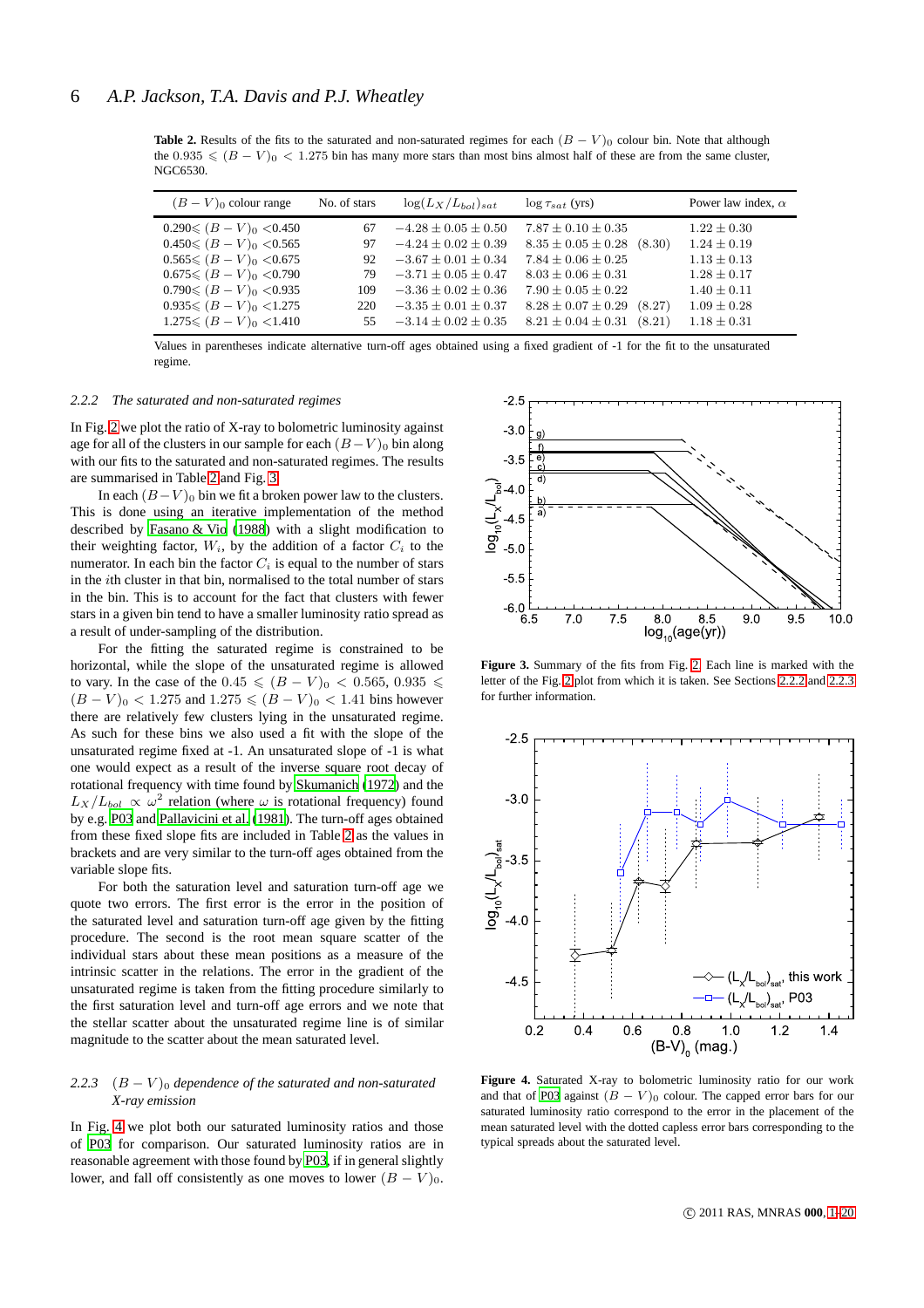

<span id="page-6-1"></span>**Figure 5.** Saturation turn-off age against  $(B-V)_0$  colour. The capped error bars correspond to the error in the fitting of the position of the saturation turn-off age with the capless error bars indicating the typical spread about the turn-off age.

We would expect our saturation levels to be slightly lower than those of [P03](#page-19-7) since they specifically select stars that are saturated and are constrained by requiring rotation periods for the stars. Since stars will be born with some finite spread of rotation rates however there will be (particularly near the saturation turn-off age) some stars included in the saturated regime that are rotating more slowly than their cluster companions. These stars will become unsaturated sooner than the rest of the stars in the cluster, the effect of which would be to lower the apparent saturation level slightly. Additionally rotation periods are generally easier to obtain for the most active stars.

Fig. [5](#page-6-1) shows the saturation turn-off ages obtained against  $(B-V)$ <sup>0</sup>. Here, unlike for the saturated luminosity ratio there is no obvious trend of the saturation turn-off age with  $(B - V)_0$ . Taking the whole FGK range the behaviour of the saturation turn-off age is consistent with a scatter around an age of ∼100 Myr.

The gradient of the linear fit to the non-saturated regime gives us  $\alpha$ , the index in the power law  $(L_X/L_{bol})$  $(L_X/L_{bol})_{sat}(t/\tau_{sat})^{-\alpha}$ , where t is the age of the star and  $\tau_{sat}$  is the saturation turn-off time for that class of star.  $-\alpha$  is thus simply the slope of the unsaturated regime. We find that the mean value of  $\alpha$  is 1.22  $\pm$  0.10 and there is no obvious trend in the values of  $\alpha$  either across the whole  $(B - V)_0$ range of this work or ignoring the earliest 2 bins to account for any possible dynamo transition. This is slightly larger than the  $\alpha$  = 1 that we would expect for a  $t^{-0.5}$  evolution of rotation frequency with time coupled with an  $L_X/L_{bol} \propto \omega^2$ dependence first suggested by [Skumanich \(1972\)](#page-19-5). However we note that more recent studies, e.g. [Soderblom, Duncan & Johnson](#page-19-21) [\(1991](#page-19-21)), [Pace & Pasquini \(2004\)](#page-18-31), [Preibisch & Feigelson](#page-19-22) [\(2005](#page-19-22)) find faster rates for the rotational frequency evolution, mostly in the range  $t^{-0.65} - t^{-0.75}$ , which is similar to the  $t^{-0.61}$  relation we find assuming an  $L_X/L_{bol} \propto \omega^2$  dependence. Additionally there is a degree of degeneracy between  $\alpha$  and the saturation turn-off age as the adjustment to the fits of Fig. [2](#page-4-0) that produces the minimal change to the goodness-of-fit is one which increases or decreases both the saturation turn-off age and  $\alpha$  simultaneously.

Ideally we would include X-ray data from clusters older than the Hyades to better constrain the behaviour of the unsaturated regime. X-ray studies of such clusters are few however and suffer from low detection rates due to the lower fractional X-ray luminosities of older stars. As mentioned in Section [2.1](#page-1-3) we include the sample of field stars used by [P03](#page-19-7) assuming an age comparable with solar at  $\sim$  4.5 Gyrs on our plots in Fig. [2](#page-4-0) (though this sample is not used in any of the fitting) to give a rough guide as to how reasonable it is to extend our result for the unsaturated regime to older stars. For the most part our unsaturated regime fit passes below the mean of the field stars, though always within the scatter in the sample. As such we consider that, while caution should be taken, our unsaturated regime results can reasonably be extended to stars of solar age. The rather large scatter in the field star sample is in part likely a result of the assumption of a uniform age of 4.5Gyrs for the sample. Within a cluster all of the stars will have very similar ages, albeit that this age will have an uncertainty. On the other hand for the field stars we would expect there to be a real, and probably significant, spread in age and thus that the field stars would in fact be expected to occupy an elliptical region aligned with the unsaturated regime. Unfortunately the ages of field stars is very difficult to estimate. We do however note the study of Garcés, Catalán & Ribas (2011) who use wide binaries consisting of a white dwarf and a K-M type star combined with white dwarf cooling models to produce a sample of old stars with well defined ages. Also note that since we include earlier type stars in our study than that of [P03](#page-19-7) there are no field stars in the lowest bin.

<span id="page-6-2"></span>Overall our results for the evolution of the X-ray luminosity of FGK stars can be summarised by the equations:

$$
L_X/L_{bol} = \begin{cases} (L_X/L_{bol})_{sat} & \text{for } t \leq \tau_{sat}, \\ (L_X/L_{bol})_{sat}(t/\tau_{sat})^{-\alpha} & \text{for } t > \tau_{sat}. \end{cases}
$$
 (1)

where  $(L_X/L_{bol})_{sat}$ ,  $\tau_{sat}$  and  $\alpha$  are taken from Table [2](#page-5-2) for the  $(B-V)_0$  range appropriate to the star in question. Fig. [3](#page-5-3) illustrates these relations for each of the  $(B - V)<sub>0</sub>$  bins we consider in this work.

## <span id="page-6-0"></span>*2.2.4 Effects of binarity and variability*

As noted in Section [2.1.3](#page-2-1) our datasets include several types of variable star, particularly amongst the PMS stars. The major types of variable star we find in our datasets, that are not excluded, are T Tauri, BY Draconis and flare stars.

T Tauri stars are a class of PMS star that exhibit rapid and unpredictable variability and are likely to be associated with flaring (e.g. [Appenzeller & Mundt 1989](#page-18-33)). As PMS stars they will also have larger radii than their final MS state and thus be more luminous, and as they lack a hydrogen burning core they will have deep convective zones. We do not exclude T Tauri stars as their higher luminosity will be taken into account in the calculations and flaring events during observations should be identifiable (see flare stars, below).

BY Draconis variables are late type variables characterised by periodic, rotational, brightness variations due to extensive star spot coverage and longer term modulations due to changing star spot configurations (e.g. [Alekseev 2000](#page-18-34)). This variability is linked to coronal activity of the same type that leads to X-ray emission and as such we expect a BY Draconis designation to merely be an indicator of, likely saturated, coronal X-ray activity. Any variability in X-rays due to star spots rotating into and out of view is likely to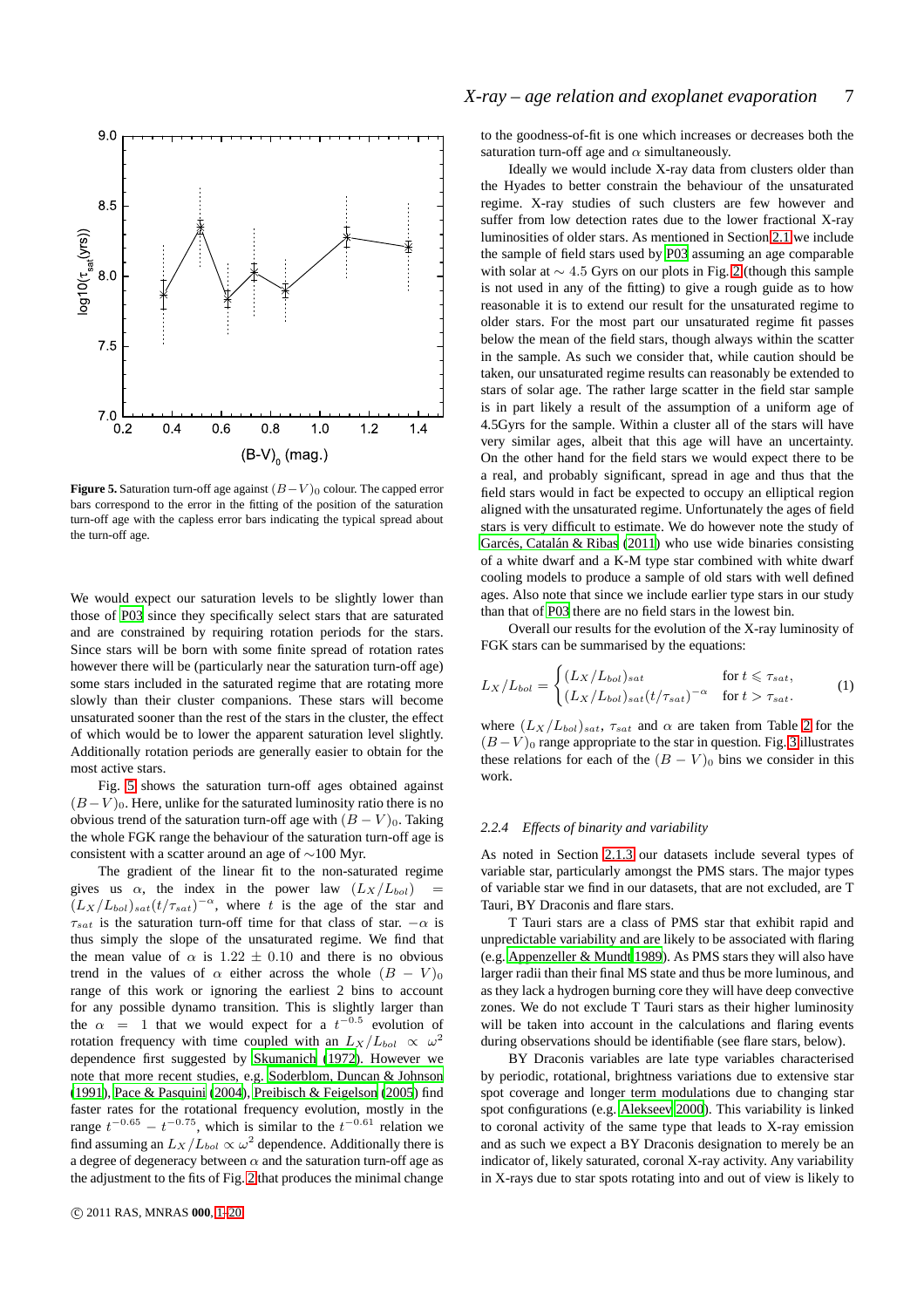be fairly low level and so should not have significant effects on the measured X-ray luminosity, though this may contribute to some of the observed scatter.

Flare stars, also known as UV Ceti stars, exhibit short lived, but very powerful outbursts (e.g. [Tovmassian et al. 2003](#page-19-23)). These flares are X-ray bright and can dramatically increase the X-ray luminosity of the star. Outside a flaring event however the stars are likely to have normal saturated X-ray emission (since flaring is associated with strong coronal activity). As a large fraction of late type stars in young open clusters (e.g. ∼ 50% of Pleiades K type stars) are classified as flare stars we feel that the benefit of the greater number statistics is worth the risk of including an unidentified flaring event. From [Jeffries et al.](#page-18-22) [\(2006](#page-18-22)) we expect that only a small proportion of stars that are identified as regularly undergoing flares will be in flare during any one observation. Where data exists on flares that occured during the observations we utilised this to remove stars that were definitely in flare. In addition (as indicated in Section [2.1.3\)](#page-2-1) some proportion of flaring events can be identified purely by the extreme X-ray brightening of the star independent of detailed flare studies.

A substantial proportion of the stars in our sample are likely to be binaries or multiples and clearly this will have some effect on the X-ray to bolometric luminosity ratios obtained. The  $(B - V)_0$ colour of a binary or multiple system will be closest to that of the most massive component, since this will be the brightest optically. In the case of a binary or multiple with components of similar mass the ratio of the total X-ray to total bolometric luminosity of the system should be similar to that of the individual stars and so have minimal effect on the distributions. For systems with components of rather unequal mass, e.g. a pair with types F and K, the hotter star will dominate the optical/bolometric luminosity but the X-ray to bolometric luminosity ratio of the less massive star could be an order of magnitude higher. The difference in bolometric luminosities however is such that even in an extreme case the X-ray luminosity of the less massive star is unlikely to be greater than that of the more massive star, and is in general unlikely to be greater than half that of the more massive star. While our study does not cover M-type stars we note that [P03](#page-19-7) find the saturated luminosity ratio of early-mid M stars to be very similar to that of late K stars. So while [P03](#page-19-7) suggest that M stars may have significantly longer saturated periods their very low bolometric luminosities mean we do not expect putative M star companions to have a significant effect.

We thus expect that the largest typical increase in the  $log(L_X/L_{bol})$  of the star/system is ~ 0.1 – 0.2 dex due to binarity, with an increase of up to  $\sim$  0.3 dex in extreme cases. Therefore binarity will not have too great an effect on the mean  $log(L_X/L_{bol})$ , though there may be a small systematic raising. As we discussed in Section [2.1.3](#page-2-1) in contact/interacting binaries the interaction between the stars is likely to have significant effects on the X-ray properties of the stars and while we exclude such systems where they have been identified there may be unidentified interacting binaries in the data. The number of interacting binaries is likely to be much lower than the number of non-interacting binaries so this should be a small effect.

## <span id="page-7-2"></span>*2.2.5 The Pleiades and NGC2516*

The Pleiades and the similarly aged NGC2516 exhibit a bimodal population with respect to  $\log(L_X/L_{bol})$  in the range  $0.55 \leqslant (B-\epsilon)$  $V$ <sub>0</sub> < 0.85, with an upper branch lying at the saturated level and a lower branch in an unsaturated regime. Further details will be given in a subsequent paper but note that the main effect here is simply to increase the error in the mean X-ray to bolometric luminosity ratio in the Pleiades and NGC2516 over this range. It is plausible that this phenomenon could influence the apparent turn-off age in the  $(B - V)$ <sup>0</sup> range at which this bimodal behaviour is apparent, especially in the  $0.675 \leq (B - V)_0 < 0.79$  bin as this lies at the centre of the bimodal region, but we note that excluding the Pleiades and NGC2516 from the fitting in this bin makes little difference to the turn-off age or unsaturated regime power law obtained.

## <span id="page-7-1"></span>**3 EXOPLANET EVAPORATION**

As indicated in Section [1](#page-0-0) when studying the potential evaporation of close-orbiting exoplanets it is important to understand, and account for, changes in X-ray/EUV irradiation over time. As such we now apply the results of our study of the evolution X-ray emission from late-type stars to the investigation of the evaporation of exoplanets.

#### <span id="page-7-0"></span>**3.1 Exoplanet sample**

We select transiting planets for our study as we require the planetary radius in order to calculate the surface gravity and investigate the evaporation rates. We selected our planet sample from the Exoplanets Encyclopaedia<sup>[5](#page-7-3)</sup> on 13 September 2011 and take the majority of the planetary parameters required for our analysis from the encyclopaedia. Where other sources were consulted these are listed in the online material along with the planet data.

While we seek to use as large a sample as possible there are a number of systems that lack some of the data required for our analysis. As such from the initial sample of 176 transiting exoplanets we remove the KOI-703 system, the latest tranche of WASP systems (20, 42, 47, 49 and 52 through 70) and WASP-36b as many of the characteristics of the hosts and systems are not yet well defined. We remove GJ1214b and GJ436b as these have M type host stars and WASP-33b as this has an A type host, and thus fall outside the scope of this study. HAT-P-31b, Kepler-5b, 6b, 15b, OGLE-TR-182b, SWEEPS-04b, 11b, TrES-5b, WASP-35b and 48b are removed as the spectral type of the host star is not well defined. Kepler-10c, 11g and 19b are removed as the mass of the planet is not well constained and we remove CoRoT-21b, HD 149026b, Kepler-7b, 8b, KOI-423b and KOI-428b as they have evolved hosts.

In addition to systems where some of the necessary data is lacking the improvements in transit surveys are now making the regime of super-Earth/sub-Neptune class planets accessible. This means there are some low-mass, rocky, planets for which our evaporation model, based on a hydrogen rich composition, would not be appropriate. CoRoT-7b, 55 Cnc e, HD97658b, Kepler-10b and planets b, c, d, e and f in the Kepler-11 system are all less massive than Uranus and Neptune. However models of the interiors of super-Earths (e.g. [Seager et al. 2007](#page-19-24); [Sotin et](#page-19-25) al. [2007](#page-19-25); [Wagner et al. 2011](#page-19-26)) show that, with the exception of Kepler-10b and CoRoT-7b, all of these planets have bulk densities too low for a primarily silicate rock composition. These studies suggest that for Kepler-11b and 55 Cnc e a water-rich composition similar to that of Ganymede with  $\geq 50\%$  water by mass is possible. HD97658b and Kepler-11c, d, e and f however must have significant gaseous envelopes and these are better thought of as sub-Neptunes than super-Earths. As such we do not include 55 Cnc e, CoRoT-7b,

<span id="page-7-3"></span><sup>5</sup> www.exoplanet.eu, see also [Schneider et al. \(2011\)](#page-19-27)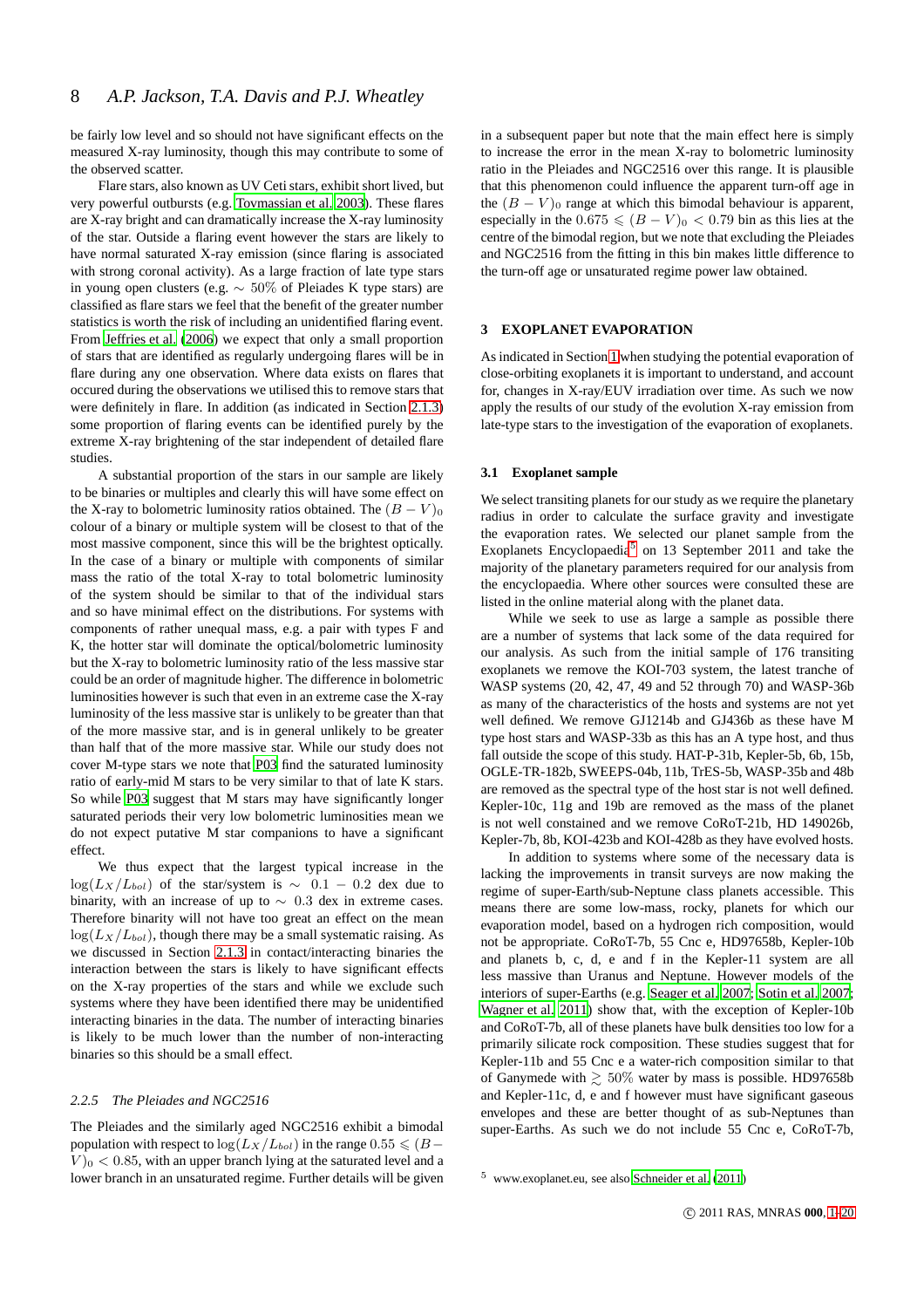<span id="page-8-1"></span>Table 3. Planet data. Most basic planetary parameters are taken from the Exoplanet Encyclopedia<sup>a</sup> with any additional references noted in column (15). In columns (2)–(7) we list the measured planetary properties, mass  $(M_P)$ , radius  $(R_P)$ , orbital period, semi-major axis  $(a)$ , eccentricity and absolute spin-orbit misalignment angle ( $|\lambda|$ ). The surface gravity, mean density ( $\rho$ ), mean orbital distance  $(\langle \alpha \rangle)$ , Roche lobe mass loss enhancement factor  $(1/K(\epsilon))$  and planetary binding energy ( $PE$ ) (columns (8)–(12)) are calculated directly from the basic planetary and/or host parameters. See Sections [3.2](#page-8-0) for the form of  $\langle a \rangle$  and  $K(\epsilon)$  and [3.4.3](#page-13-0) for PE, note that the value for PE listed here does not include the Roche lobe correction. Full Table available online.

| Planet<br>(1) | $M_{P}$<br>$(M_{J})$<br>(2) | $R_P$<br>$(R_{J})$<br>(3) | period<br>(days)<br>(4) | $\boldsymbol{a}$<br>(AU)<br>(5) | ecc.<br>(6) | $ \lambda $<br>$(\text{deg.})$<br>(7) | surface<br>gravity<br>(m/s)<br>(8) | $\rho_P$<br>$(kg/m^3)$<br>(9) | $\langle a \rangle$<br>(AU)<br>(10) | $1/K(\epsilon)$<br>(11) | $log(-PE)$<br>$(\mathrm{J})$<br>(12) | ref.<br>(13) |
|---------------|-----------------------------|---------------------------|-------------------------|---------------------------------|-------------|---------------------------------------|------------------------------------|-------------------------------|-------------------------------------|-------------------------|--------------------------------------|--------------|
| $CoRoT-1 b$   | 1.030                       | 1.490                     | 1.5090                  | 0.0254                          | $\Omega$    | 77                                    | 12.02                              | 413                           | 0.0254                              | 2.27                    | 36.26                                |              |
| $CoRoT-10 h$  | 2.750                       | 0.970                     | 13.2406                 | 0.1055                          | 0.53        | $\overline{\phantom{0}}$              | 75.73                              | 3997                          | 0.1203                              | 1.06                    | 37.30                                |              |
| $CoRoT-11 h$  | 2.330                       | 1.430                     | 2.9943                  | 0.0436                          | $\Omega$    | -                                     | 29.52                              | 1057                          | 0.0436                              | 1.38                    | 36.99                                |              |
| $CoRoT-12 h$  | 0.917                       | 1.440                     | 2.8280                  | 0.0402                          | 0.07        | $\overline{\phantom{0}}$              | 11.46                              | 407                           | 0.0403                              | 1.62                    | 36.18                                |              |
| $CoRoT-13 b$  | 1.308                       | 0.885                     | 4.0352                  | 0.0510                          | $\Omega$    | —                                     | 43.27                              | 2503                          | 0.0510                              | 1.20                    | 36.70                                |              |

*References*: a) www.exoplanet.eu, b) [Buchhave et al. \(2011](#page-18-35)), c) [Gillon et al. \(2009](#page-18-36)), d) [Johnson et al. \(2011\)](#page-18-37), e) [Narita et al. \(2010](#page-18-38)), f) [Pont et al. \(2010](#page-19-28)), g) [Queloz et al. \(2010](#page-19-29)), h) [Triaud et al. \(2009\)](#page-19-30), i) [Winn et al.](#page-19-31) [\(2010a](#page-19-31)), j) [Winn et al. \(2010b](#page-19-32)), k) [Winn et al. \(2011\)](#page-19-33)

Kepler-10b or Kepler-11b in the main sample as our evaporation model is unlikely to describe these planets properly. We will however discuss 55 Cnc e, CoRoT-7b and Kepler-10b further later as they have the potential to be the evaporated cores of gas giants (e.g. [Jackson et al. 2010](#page-18-39); [Valencia et al. 2010\)](#page-19-34), termed 'chthonian' planets by [Lecavelier des Etangs et al. \(2004](#page-18-40)), and so may have been influenced by the same evaporation processes in the past. These three super-Earth class planets are listed separately at the bottom of Tables [3](#page-8-1) and [4.](#page-9-0)

Of the remaining planet hosts HAT-P-14, 15, OGLE-TR-10, 111, 113 and TrES-3 and 4 lacked spectral type determinations but had B−V data available; in these cases we estimated spectral types from the  $B - V$  values. We expect reddening to be negligible for the HAT and TrES planets as these are relatively nearby. This is not the case for the OGLE planets though so for these we may have estimated a later spectral type than the reality. As our spectral type/ $(B - V)$ <sup>0</sup> bins for the X-ray investigation are relatively wide and the bolometric correction is not rapidly varying with  $B - V$ we do not expect errors in the spectral type estimation to have large effects however. This then leaves us with a sample of 121 planets, which represents a substantial extension to the sample used in [DW09](#page-18-4), a result of the accelerating rate of exoplanet discoveries. A full list of the planets used and their parameters, and those of their host stars, can be found in the online material $<sup>6</sup>$  $<sup>6</sup>$  $<sup>6</sup>$  with extracts</sup> given in Tables [3](#page-8-1) and [4](#page-9-0) as a guide.

In Fig. [6](#page-8-3) we plot mass and surface gravity against orbital period for our exoplanet sample after e.g. [Mazeh et al.](#page-18-2) [\(2005](#page-18-2)), [Southworth et al. \(2007\)](#page-19-0) and [DW09](#page-18-4). There is greater scatter in both of our plots than in the original suggested correlations, particularly to the top and right. The lower left of both distributions still displays a notably sparse population however despite strong selection biases towards detecting planets that would lie in these regions. The mass-period distribution in particular displays quite a sharp cut-off at the lower left. The upper right regions of both plots are also rather sparsely populated, but transit surveys select against long orbital periods and high surface gravities. Any residual deficit of detections in these regions is unlikely to be related to evaporation but may be a result of planetary migration or formation.



<span id="page-8-3"></span>**Figure 6.** Plots of the correlations reported by [Mazeh et al. \(2005](#page-18-2)) and [Southworth et al.](#page-19-0) [\(2007](#page-19-0)) for the sample of planets used in this work. Planets exist to the top and right of the plot areas but these regions are sparsely populated. The positions of the three super-Earths, 55 Cnc e, CoRoT-7b and Kepler-10b, not included in the main sample, are shown in red

#### <span id="page-8-0"></span>**3.2 Evaporation Model**

All exoplanets will experience evaporation as a result of Jeans escape of material in the high velocity tail of the thermal velocity distribution. It should be noted that the temperature here that is the determinant of the mass-loss rate is not the effective thermal emission temperature of the planet  $(T_{eff})$ , but the temperature of

<span id="page-8-2"></span><sup>6</sup> online material web address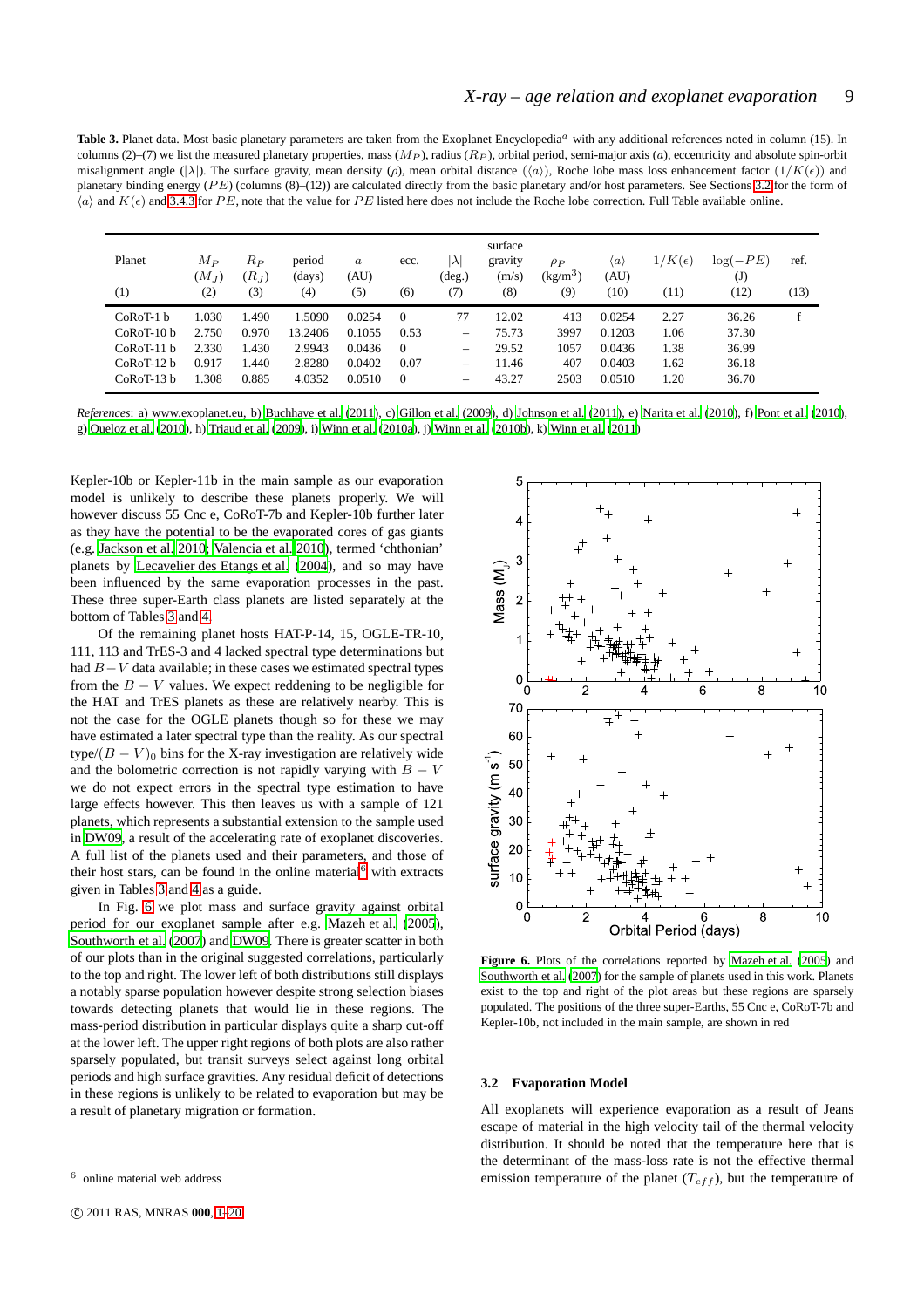<span id="page-9-0"></span>Table 4. Host star parameters. Most original data are taken from the Exoplanet Encyclopedia<sup>1</sup> with any additional references listed in column (9). Where a  $B - V$  colour is listed in column (3) the corresponding spectral type has been determined from the colour using the tables presented in [Lang \(1991](#page-18-17)). The bolometric magnitude is calculated from the V-band magnitude and a bolometric correction based on the spectral type (also using the tables of [Lang](#page-18-17) [1991](#page-18-17)).  $E<sub>X</sub>$  is the total X-ray energy emitted by the star over a period from formation to its present age as calculated using our X-ray characteristics for the appropriate spectral type as presented in Table [2](#page-5-2) and described in Sections [2.2.2](#page-5-0) and [2.2.3.](#page-5-1) Full Table available online.

| Star       | mass<br>$(M_{\odot})$ | spectral<br>type | $V$ mag.<br>(mag.) | bol. mag.<br>(mag.) | distance<br>(pc) | Age<br>(Gyr)<br>(7) | $\log(E_X)$<br>(J)<br>(8) | Refs. |
|------------|-----------------------|------------------|--------------------|---------------------|------------------|---------------------|---------------------------|-------|
| (1)        | (2)                   | (3)              | (4)                | (5)                 | (6)              |                     |                           | (9)   |
| $CoRoT-1$  | 0.95                  | G(0V)            | 13.6               | 13.42               | 460              | $4+$                | 38.73                     |       |
| $CoRoT-10$ | 0.89                  | K1V              | 15.22              | 14.85               | 345              | 3                   | 38.12                     |       |
| $CoRoT-11$ | 1.27                  | F <sub>6</sub> V | 12.94              | 12.8                | 560              | $\overline{c}$      | 38.9                      |       |
| $CoRoT-12$ | 1.08                  | G2V              | 15.52              | 15.32               | 1150             | 6.3                 | 38.79                     |       |
| $CoRoT-13$ | 1.09                  | G0V              | 15.04              | 14.86               | 1310             | 1.6                 | 39                        |       |

*References*: 1) www.exoplanet.eu, 2) [Alsubai et al. \(2011\)](#page-18-41), 3) [Anderson](#page-18-42) et al. [\(2010\)](#page-18-42), 4) [Anderson et al. \(2011\)](#page-18-43), 5) [Bakos et al. \(2007](#page-18-44)), 6) [Chan et al. \(2011](#page-18-45)), 7) [Collier Cameron et al.](#page-18-46) [\(2007](#page-18-46)), 8) [D´esert et al. \(2011](#page-18-47)), 9) [Hartman et al. \(2009\)](#page-18-48), 10) [Hartman et al. \(2011a\)](#page-18-49), 11) [Hartman et al. \(2011b](#page-18-50)), 12) [Havel et al.](#page-18-51) [\(2011](#page-18-51)), 13) [Hebb et al. \(2010\)](#page-18-52), 14) [Hellier et al. \(2011\)](#page-18-53), 15) [Howard et al. \(2010](#page-18-54)), 16) Kovács et al. (2007), 17) [Latham et](#page-18-56) al. [\(2009](#page-18-56)), 18) [Mandushev et al.](#page-18-57) [\(2007](#page-18-57)), 19) [Maxted et al. \(2010a\)](#page-18-58), 20) [Maxted et al. \(2010b\)](#page-18-59), 21) [Melo et al. \(2006\)](#page-18-60), 22) [Noyes et al. \(2008\)](#page-18-61), 23) [O'Donovan](#page-18-62) et al. [\(2007\)](#page-18-62), 24) OGLE (ogle.astrouw.edu.pl), 25) Pál et al. (2008), 26) [Shporer](#page-19-35) et al. [\(2009](#page-19-35)), 27) [Skillen et al. \(2009](#page-19-36)), 28) [Smalley et al. \(2011](#page-19-37)), 29) [Sozzetti et al. \(2009](#page-19-38)), 30) [Torres et al. \(2010\)](#page-19-39), 31) [Udalski et al. \(2008\)](#page-19-40)

 $*V$  mag. or distance information is lacking for these stars and thus  $E<sub>X</sub>$  was calculated using the bolometric luminosity of a typical star of the same spectral type as the host (taken from the tables presented in [Lang 1991\)](#page-18-17).

<sup>+</sup> No literature age is available for this star so an age of 4 Gyrs is assumed.

the exosphere  $(T_\infty)$ , as this is the atmospheric layer from which the escape will be taking place.  $T_{\infty}$  is typically much greater than  $T_{eff}$ and for the hot Jupiters that we are considering will be determined almost exclusively by the incident X-ray/EUV flux. [Lammer et](#page-18-64) al. [\(2003](#page-18-64)) showed that for exospheric temperatures likely present on hot Jupiters the mean thermal velocities of the exospheric gas becomes comparable to the planetary escape velocity and thus that the Jeans formulation is no longer appropriate. They suggested instead that energy limited escape due to absorption of X-ray/EUV radiation in the upper atmosphere is the best model for these hydrodynamic blow-off conditions. [L09](#page-18-8) constitutes the most recent and comprehensive study based on this evaporation model, however, as in earlier studies, they rely on relatively coarse estimates of stellar X-ray evolution.

The model presented by [Lecavelier des Etangs \(2007\)](#page-18-7) for the estimation of evaporation rates of exoplanets due to X-ray/EUV flux, and subsequently used by [DW09,](#page-18-4) [L09](#page-18-8) and others, is shown below as Eq[.2.](#page-9-1) This model uses the ratio of planetary binding energy and orbit-averaged X-ray/EUV power incident on the planet to predict the mass loss rates as:

<span id="page-9-1"></span>
$$
\dot{m} = \eta \frac{L_X R_P^3}{3GM_P \langle a \rangle^2},\tag{2}
$$

Where  $\dot{m}$  is the mass loss rate,  $L_X$  is the X-ray/EUV luminosity of the star,  $M_P$  and  $R_P$  are the mass and radius of the planet,  $G$  is the gravitational constant,  $\langle a \rangle$  is the time averaged orbital distance (given by  $\langle a \rangle = a(1 + \frac{1}{2}e^2)$ , with a the semi-major axis and e the eccentricity) and  $\eta$  is an efficiency factor. The gravitational binding energy used in this model assumes that gas giant planets have the density profile of an  $n = 1$  polytrope.

As indicated above this is an energy-limited model and thus will fail in very low X-ray/EUV irradiation regimes where hydrodynamic blow-off conditions no longer apply and the escape rate calculation should revert to the Jeans formulation. [Erkaev et al.](#page-18-65) [\(2007](#page-18-65)) showed that for a Jupiter mass exoplanet orbiting at  $\geq 0.15$ AU the exospheric temperature may not be high enough to support hydrodynamic blow-off. Very few of the planets in our sample lie

at orbital distances this large and those that do will, as a result of their larger orbital distances, lie at low mass loss rates. As such we will assume that all of the exoplanets in our sample are in the hydrodynamic blow-off regime and simply note that the (already low) mass loss estimates for planets with orbital distances  $\geq 0.15$ AU may be overestimates.

#### <span id="page-9-2"></span>*3.2.1 Roche lobe effects*

This simple model assumes that a particle must be moved to infinity to escape the gravitational potential of a planet, whereas the true criterion is that the particle must be moved to the edge of the Roche lobe (see Section 4.3 of [Lecavelier des Etangs 2007](#page-18-7)) and as a result this model will be an underestimate of the true mass loss rate. [Erkaev et al. \(2007](#page-18-65)) showed that for the high mass ratio case of a planet orbiting a host star the gravitational potential of the planet is adjusted by a factor that can be approximated as:

$$
K(\epsilon) = 1 - \frac{3}{2\epsilon} + \frac{1}{2\epsilon^3},\tag{3}
$$

thus enhancing the mass loss rate by a factor  $1/K(\epsilon)$  due to the closeness of the Roche lobe boundary to the planet surface, where  $\epsilon$  is a dimensionless parameter characterising the Roche lobe boundary distance and is given by:

<span id="page-9-3"></span>
$$
\epsilon = \frac{R_{roche}}{R_P} = \langle a \rangle \left( \frac{4\pi \rho_P}{9M_*} \right)^{\frac{1}{3}},\tag{4}
$$

With  $\rho_P$  the planet density and  $M_*$  the mass of the host star. Including this correction due to Roche lobe effects the mass loss equation then becomes:

$$
\dot{m} = \eta \frac{L_X R_P^3}{3GM_P \langle a \rangle^2 K(\epsilon)}.
$$
\n(5)

As we approach  $\epsilon = 1$ ,  $K(\epsilon) \rightarrow 0$ , and thus the mass loss rate enhancement becomes infinite since the planet is now undergoing dynamical Roche lobe overflow and there is very little dependence on the X-ray/EUV irradiation. For the present day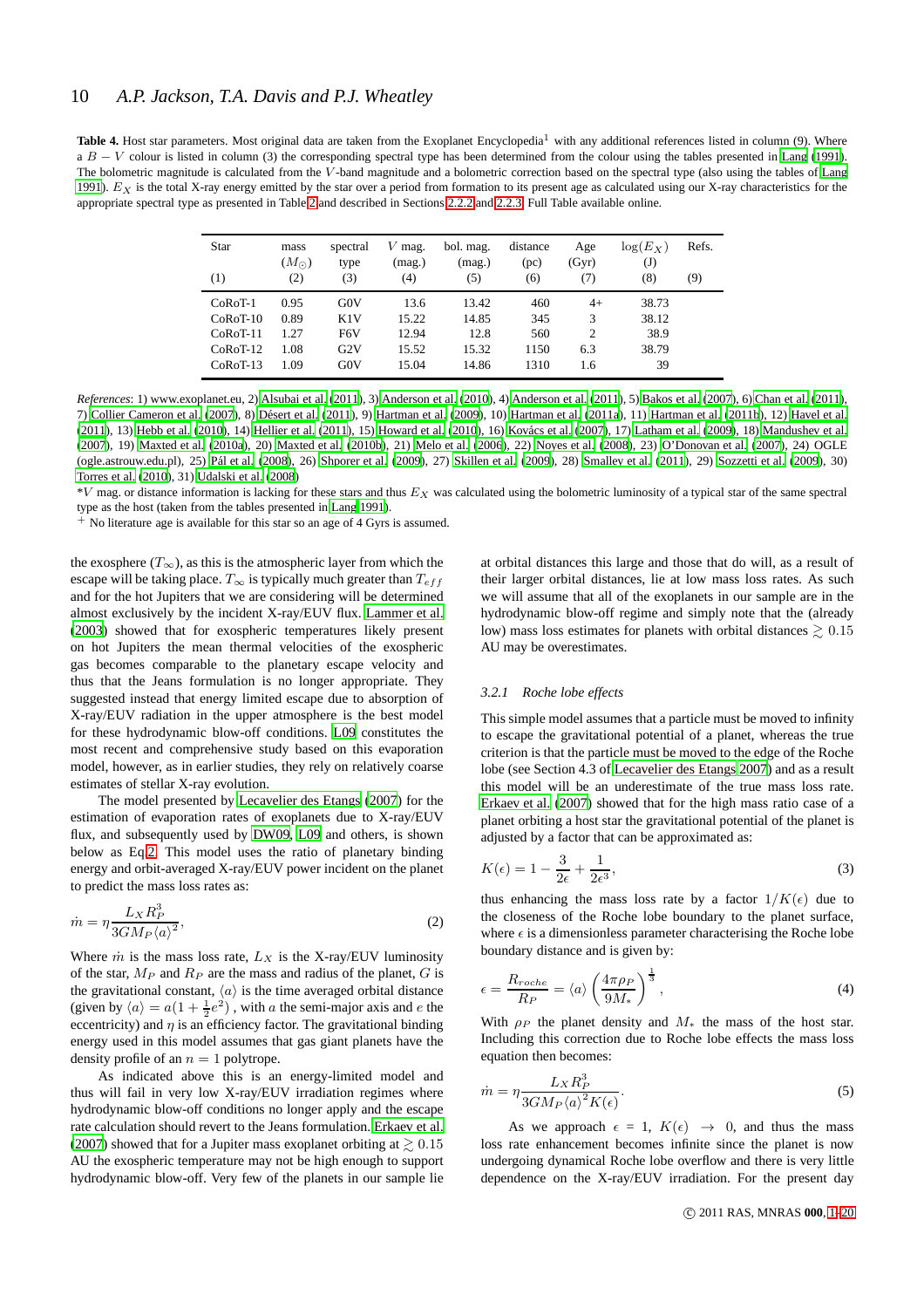conditions of the exoplanets in our sample the smallest values of  $\epsilon$ are ∼1.9, corresponding to a maximum mass loss rate enhancement of  $1/K(\epsilon) \sim 3.5$ , with the mean value being  $1/K(\epsilon) \sim 1.4$ . Thus we expect that Eq. [2](#page-9-1) alone will on average underestimate the true mass loss rate by ∼40%, while in the most extreme cases it may underestimate the mass loss rate by a factor of ∼3.5. We will discuss the implications of the mass loss enhancement due to Roche lobe effects further in a later section.

#### *3.2.2 Evaporation efficiency*

Determination of the efficiency factor  $\eta$  is a very complex and, for exoplanets for which the atmospheric composition is not well known, a poorly constrained task. [L09](#page-18-8) discuss ranges of possible values of  $\eta$  and the contributions to it, settling on a value of  $0.1 - 0.25$ . On the other hand Ehrenreich & Désert [\(2011](#page-18-66)) suggest rather higher values of  $\eta$  based on the present mass loss rates of HD209458b and HD189733b. While it is highly likely that the real value of  $\eta$  is somewhat less than 1, given the poor constraints we, as far as possible, do not build a specific value of  $\eta$  into our study (thus implicitly using  $\eta = 1$  as a base from which it is easiest to move to different values of  $\eta$ ). We do however discuss the effects of different possible values of  $\eta$  in our final analysis and provide predictions of mass loss histories for both  $\eta = 1$  as the maximal, base, case and  $\eta = 0.25$  as a probable realistic value.

#### *3.2.3 Evolution of planetary radius*

A further issue that must be considered is evolution of the planetary radius with time since the planetary radius comes into Eq. [2](#page-9-1) both from the area over which the planet absorbs incoming X-ray/EUV radiation and the gravitational binding energy of the planet. An unperturbed gas-giant will slowly contract, however for close-orbiting planets there are a number of complications. The most important in the context of our study is if the planet is undergoing significant mass loss. [Baraffe et al.](#page-18-67) [\(2006](#page-18-67)) study evolution of planetary radii over time under various mass loss regimes and initial planet compositions. Tidal effects can also be significant for close-orbiting planets and is typically parametrised in terms of an additional internal energy source (e.g. [Miller, Fortney & Jackson 2009\)](#page-18-68). For a non-evaporating planet this causes contraction to stall at a point determined by the magnitude of the tidal energy source.

The application of detailed modelling of the evolution of planetary structure with mass loss such as that conducted by [Baraffe et al. \(2006\)](#page-18-67) to all of the planets in our sample is beyond the scope of this study, as is a detailed treatment of tidal heating. To arrive at a tractable problem it is necessary to make a simplifying assumption about the evolution of the planetary radius. As such in this study we consider two cases; that of a constant radius (i.e. no evolution, and a constant absorbing area) and that of a constant density with the radius thus scaling in an easily defined and analytically integrable way as the planet loses mass. Tracing past mass loss back in time from the present state of a planet the constant radius approximation will result in a lower predicted mass loss than the constant density approximation. This occurs since the younger, more massive, planet will be denser than it is in the present day and so more strongly bound and less easily evaporated. Conversely when integrating mass loss forward from a fixed starting point the constant radius approximation will predict a higher degree of mass loss. These two cases in general bracket

the results found by [Baraffe et al. \(2006](#page-18-67)) and we expect the true mass loss for the majority of the planets in our sample to lie within the two predictions. The true mass loss will also tend to be closer to the constant radius approximation for planets losing large mass fractions and closer to the constant density approximation for planets losing lower mass fractions.

While we expect the constant radius and constant density approximations to bracket the true mass loss for the majority of planets there may be deviations for planets with the highest and lowest predicted mass loss. In the late stages of evaporation in which a planet has lost a large fraction of its initial mass [Baraffe et al. \(2006\)](#page-18-67) find that it can enter a runaway mass loss regime in which the radius expands as it loses mass, accelerating the rate of mass loss. This runaway regime will not be replicated in our estimates so we note that any planet that loses  $> 80 - 90\%$ of its initial mass under our estimates may enter such a runaway regime. In addition planets with low levels of mass loss would likely undergo some contraction and increase in density as they age, though somewhat less than a true Jupiter analogue due to the effects of tidal heating and thermal (rather than X-ray/EUV) irradiation. In terms of tracing the mass loss histories of the present population of planets this would result in the degree of mass loss of some planets with low predicted mass loss being slightly underestimated.

## **3.3 Integrated X-ray/EUV emission**

The total X-ray energy emitted over the lifetime of a star,  $E_X^{tot}$ , will be the sum of the energy emitted during its saturated period and the energy emitted while in the unsaturated regime. Using the results of Section [2](#page-1-0) with a saturation turn-off age of  $\tau_{sat}$ , an unsaturated regime power law index of  $-\alpha$  and the present age of the star,  $t_0$ , the energy emitted while in the saturated and unsaturated regimes,  $E_X^{sat}$  and  $E_X^{unsat}$  respectively, is:

<span id="page-10-0"></span>
$$
E_X^{sat} = L_{bol} \left(\frac{L_X}{L_{bol}}\right)_{sat},
$$
\n(6)

and

$$
E_X^{unsat} = \frac{1}{\alpha - 1} L_{bol} \left( \frac{L_X}{L_{bol}} \right)_{sat} \tau_{sat} \left[ 1 - \left( \frac{\tau_{sat}}{t_0} \right)^{\alpha - 1} \right], \quad (7)
$$

<span id="page-10-1"></span>The total X-ray energy emitted over the lifetime of the star,  $E_X^{tot}$  =  $E_X^{sat} + E_X^{unsat}$ , will thus be:

$$
E_X^{tot} = \frac{1}{\alpha - 1} L_{bol} \left( \frac{L_X}{L_{bol}} \right)_{sat} \tau_{sat} \left[ \alpha - \left( \frac{\tau_{sat}}{t_0} \right)^{\alpha - 1} \right], \tag{8}
$$

Note that in these equations we implicitly assume that the bolometric luminosity of the star is constant through time and equal to the present bolometric luminosity. Early in the life of the star before it reaches the main sequence this is evidently not true and PMS stars have significantly higher luminosities than their MS counterparts (see e.g. [Stahler & Palla 2005](#page-19-41)). This will increase the X-ray energy emitted during the saturated regime above that predicted by Eq. [6](#page-10-0) above. Indeed if we take the 0.935  $\leq$  (B –  $V$ )<sup>0</sup> < 1.275 bin (stars of roughly spectral type K3-6) stars from the very young cluster NGC6530 have a mean bolometric luminosity of  $\sim 1.5L_{\odot}$ . This falls to around  $0.3 - 0.4L_{\odot}$  in NGC2547 and to the expected MS values of  $\sim 0.2L_{\odot}$  by around the age of  $\alpha$ -Persei and certainly reaching their main sequence luminosity by the Pleiades age. As such we estimate that by neglecting bolometric luminosity evolution of PMS stars  $E_X^{sat}$  as given by Eq[.6](#page-10-0) may be an underestimate by a factor of  $\sim 2$  for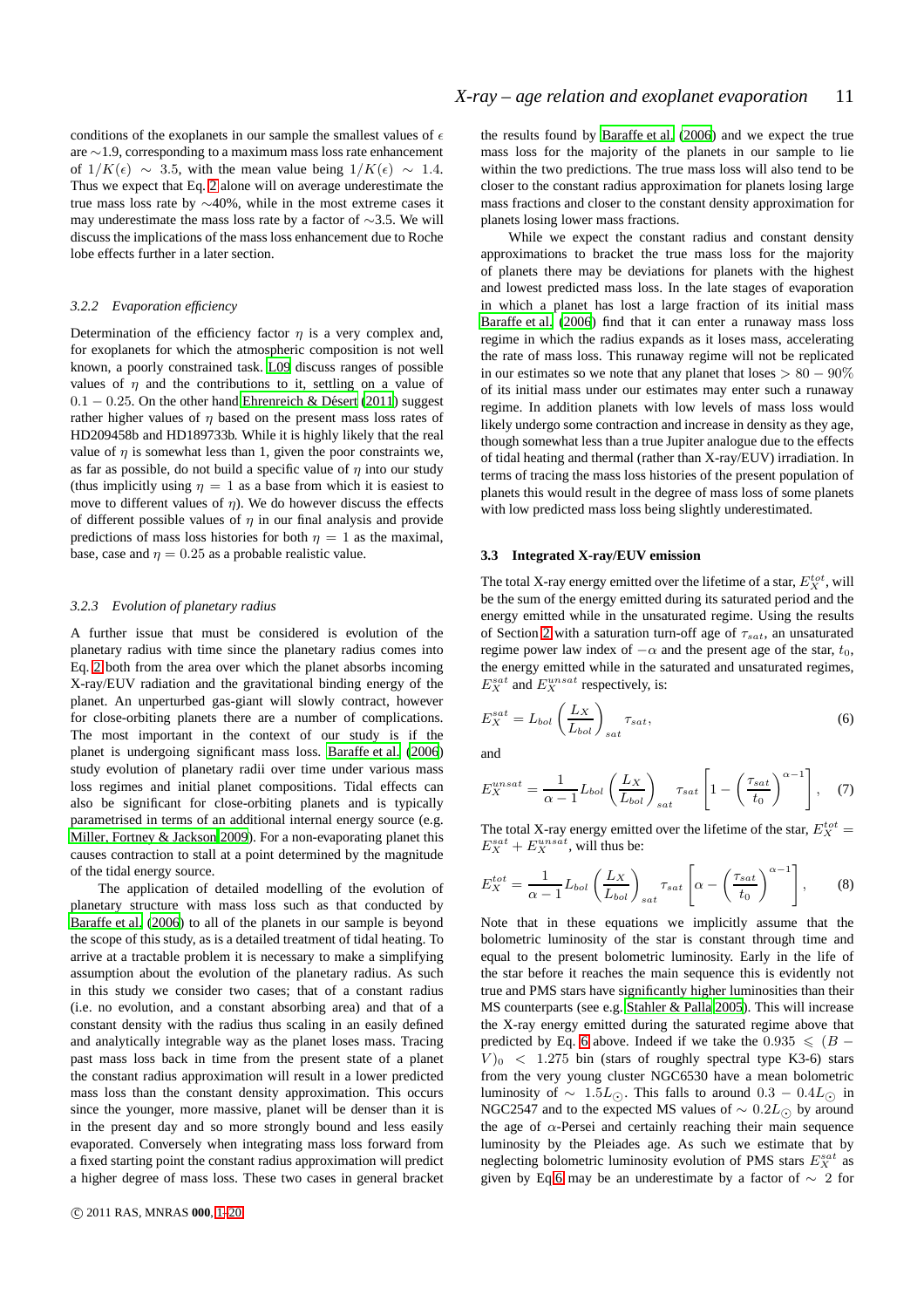the later type stars in our study with a smaller deviation for the earlier type stars that reach the main sequence sooner. In addition there is an error of a factor of ∼1.5-2 as a result of the spreads in  $(L_X/L_{bol})_{sat}$  and  $\tau_{sat}$ .

As a result of the high level of X-ray emission during the saturated period, and the fall off with time of X-ray emission during the unsaturated period, saturated emission comprises a significant fraction of the total lifetime X-ray emission of the star. For our X-ray study this fraction is typically ∼30 per cent. As the saturated period is a fairly small fraction of the total lifetime of the system we can expect that the majority of evaporation will occur early in the life of a planet. The implications of this are discussed further in Sections [3.4.4](#page-14-0) and [3.5.](#page-14-1)

As mentioned in Section [3.2](#page-8-0) the Extreme Ultraviolet (EUV) may also play a role in driving the evaporation of the atmosphere of a close orbiting gas giant, however we have only the X-ray luminosities. The EUV derives primarily from the same coronal processes as stellar X-ray emission and so we expect that it will follow the same temporal variations as the X-ray emission.

There are a number of complications when considering the EUV however. Firstly it is more difficult to quantify the stellar EUV emission since observations in this band are scarce, and made difficult by absorption in the interstellar medium. [Sanz-Forcada et al. \(2011](#page-19-42)) attempt to circumvent this problem using coronal modelling to extrapolate the EUV flux from the X-ray flux of planet hosting stars that have been observed in the X-ray. They calibrate this with a small sample of nearby stars that have been observed in the EUV. Unfortunately the vast majority of planet-hosting stars that have been observed in the X-ray are non-transiting systems reducing the information available about the planets.

There are also issues for the evaporation itself since EUV photons are more weakly penetrating than X-ray photons. Studies of the photoevaporation of protoplanetary discs (e.g. [Ercolano, Clarke & Drake 2009](#page-18-69); [Owen et al. 2010](#page-18-70)) have shown this means that in the case of strong X-ray driven outflows the EUV does not penetrate far enough to drive further evaporation and instead just heats the outflow. Due to these issues we concentrate here solely on evaporation induced by stellar X-ray emission, but note that neglecting EUV emission may result in the underestimation of the total energy available to drive evaporation.

## **3.4 Mass loss and destruction limits**

With these equations for the X-ray energy emitted by the star over time we can integrate the mass loss (Eq. [2\)](#page-9-1) to quantify the expected mass loss of the known planets and to obtain destruction limits. Under the constant radius approximation integrating the mass loss equation back in time from the present conditions of a planet gives:

$$
m_i^2 - m_t^2 = \frac{2}{3} \frac{R^3}{G \langle a \rangle^2} \eta E_X,\tag{9}
$$

while under the constant density approximation we obtain:

$$
m_i - m_t = \frac{1}{4G\pi\rho\langle a \rangle^2} \eta E_X,\tag{10}
$$

where  $m_i$  is the initial mass of the planet,  $m_t$  is the mass today, R and  $\rho$  are the radius and density of the planet (constant under the respective approximations) and  $E<sub>X</sub>$  is the X-ray energy emitted by the host star over the appropriate time interval, in the case of integrating over the entire lifetime this will be  $E_X^{tot}$ .

# <span id="page-11-4"></span>3.4.1 Destruction limits in the  $M_P^2/R_P^3$  vs  $\langle a \rangle^{-2}$  plane

We can obtain 'destruction lines' from equations [9](#page-11-0) and [10](#page-11-1) by setting  $m<sub>t</sub> = 0$ , i.e. requiring that all mass has been lost by the present day. For the constant radius approximation we obtain:

<span id="page-11-3"></span>
$$
\frac{m_i^2}{R_i^3} = \frac{2}{3} \frac{1}{G\langle a \rangle^2} \eta E_X^{tot},\tag{11}
$$

and for the constant density approximation:

<span id="page-11-2"></span>
$$
\frac{m_i^2}{R_i^3} = \frac{1}{3} \frac{1}{G\langle a \rangle^2} \eta E_X^{tot},\tag{12}
$$

using the fact that the density is constant in Eq. [12](#page-11-2) to write it in terms of the initial mass and radius and adding the subscript  $i$  to the radius in Eq. [11](#page-11-3) to illustrate the similarity. Both destruction lines thus give us a linear cut-off in the  $M_P^2/R_P^3$  vs  $\langle a \rangle^{-2}$  plane as suggested by [DW09](#page-18-4) with the two differing by a factor of 2 as a result of the different approximations. We thus find that a population of planets significantly influenced by thermal evaporation should display a linear cut-off in the  $M_P^2/R_P^3$  vs  $\langle a \rangle^{-2}$  plane.

In Fig. [7](#page-12-0) we plot our sample of exoplanets in the  $M_P^2/R_P^3$  vs  $\langle a \rangle$ <sup>-2</sup> plane together with destruction limits corresponding to total evaporation of a planet by an age of 4 Gyr under the constant density approximation (assuming that our relations for the unsaturated regime are can be extended to 4 Gyr), i.e. we set  $t_0 = 4$  Gyrs in Eq. [8.](#page-10-1) These destruction limits are not really constraints on the past survival of the known planetary systems. Rather they test whether analogs of the presently known systems would have survived had they begun their evolution with the masses they have today. For known systems with young ages the destruction lines place some constraints on the future survival of the system.

Eqs. [11](#page-11-3) and [12](#page-11-2) are linearly dependent on  $\eta$  and thus rescaling the destruction lines to different evaporation efficiencies is a simple task. In Fig. [7](#page-12-0) we show two example values, one corresponding to maximal efficiency for the constant density case and one corresponding to a more realistic efficiency of  $\eta = 0.25$  (as suggested by [L09\)](#page-18-8) for a case intermediate between the constant density and constant radius regimes. While the upper lines in Fig. [7](#page-12-0) correspond to maximal efficiency for the constant density case note that maximal efficiency for the constant radius case would lead to destruction lines a factor of two higher than the upper lines. Though our formulation for the mass loss will not apply to the three super-Earths 55 Cnc e, CoRoT-7b and Kepler-10b we note that they would fall below, or very close to, both sets of destruction lines in Figs. [7.](#page-12-0)

<span id="page-11-1"></span><span id="page-11-0"></span>This still does not include all of the processes that will affect planets and their degree of mass loss however. As noted above the X-ray energy emitted by the host star during the saturated phase will be underestimated by a factor of up to 2, though this may be at least partially counter-acted if, as suggested by [L09](#page-18-8), the evaporation efficiency is lower in very strong X-ray irradiation regimes. [Kashyap, Drake & Saar \(2008](#page-18-71)) suggest that stars hosting close-orbiting gas-giant planets exhibit an excess of X-ray emission. These findings apply to older, unsaturated, stars and so would increase the X-ray emission during the unsaturated phase. We have also not yet discussed the impact of the Roche lobe mass loss enhancement factor,  $1/K(\epsilon)$ . These three effects will all tend to push the present population of exoplanets closer to the destruction lines in Figs. [7.](#page-12-0) The ages of some of the planets do of course differ from 4 Gyrs, and we discuss the effects of varying age in Section [3.4.4,](#page-14-0) however 4 Gyrs is the mean age of those hosts with age estimates and we do not expect this to play a large role in the position of the distribution. Additionally variations in the age of the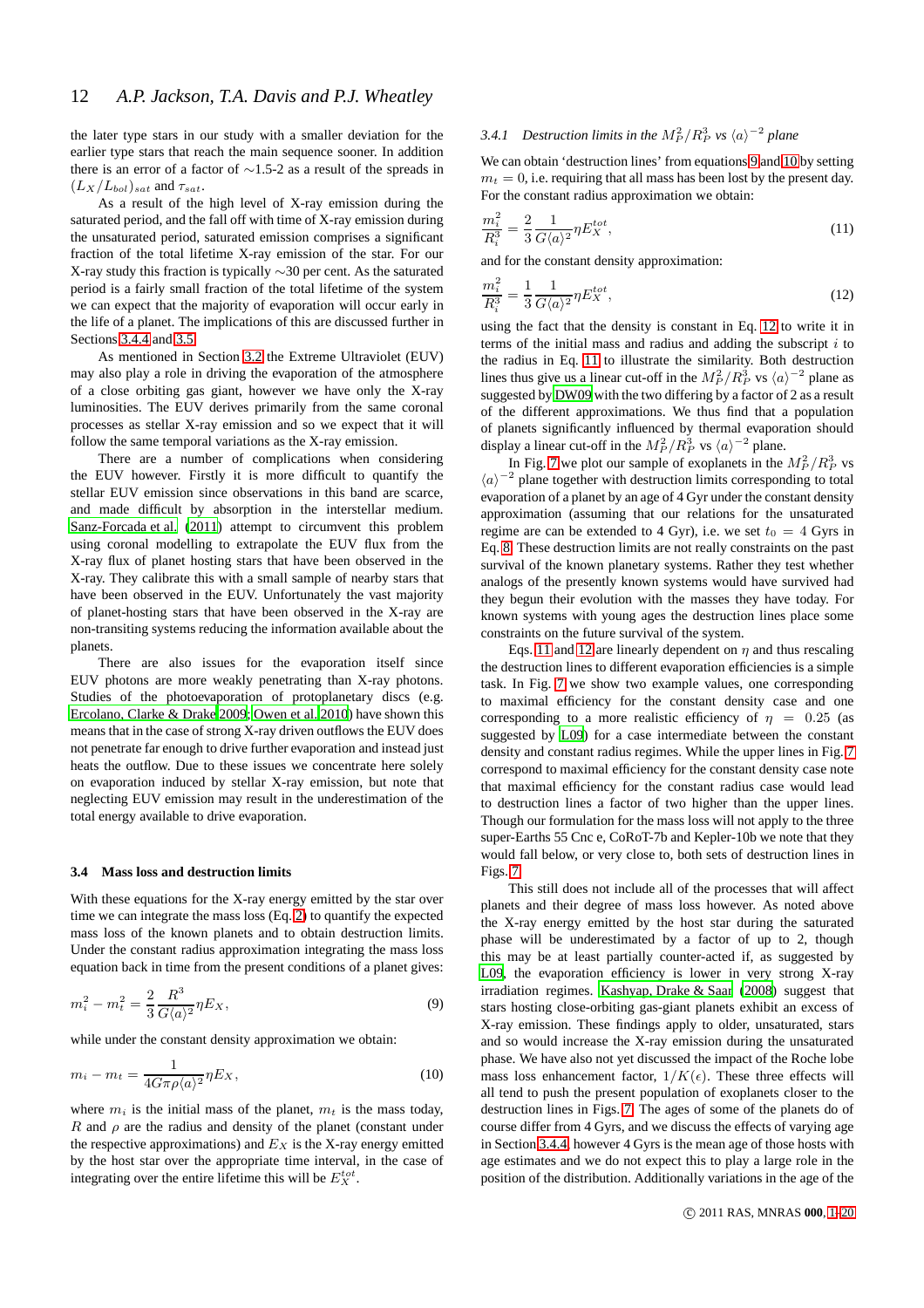

<span id="page-12-0"></span>**Figure 7.** Plot of mass squared over radius cubed against the inverse square of the mean orbital distance for our exoplanet sample. We distinguish planets with F, G and K type hosts and plot the corresponding destruction limits for these spectral types assuming a 4 Gyr age. Solid lines correspond to the destruction limits for  $\eta = 1$  under the constant density regime or  $\eta = 0.5$  under the constant radius regime. Dotted lines correspond to  $\eta$  = 0.25 for a case intermediate to the constant density and constant radius regimes, or equivalently  $\eta = 0.375$  for the constant density regime and  $\eta = 0.188$  for the constant radius regime. Note that CoRoT-9b and HD80606b lie to the right of the plot area and CoRoT-3b lies to the top of the plot area.

known exoplanet population does not affect conclusions regarding their long term persistence.

The slope of the destruction lines is quite a good match to the cut-off in the distribution of the known gas-giant exoplanets in the  $M_P^2/R_P^3$  vs  $\langle a \rangle^{-2}$  plane, which we consider is a required signature of population modification by thermal evaporation. This slope is an inherent feature of mass loss by thermal evaporation and is independent of most of the other parameters such as the efficiency of the evaporation and the intensity of the stellar X-ray emission.

#### <span id="page-12-2"></span>*3.4.2 Roche lobe effects*

As described above Fig. [7](#page-12-0) does not take into account the effects of the proximity of the Roche lobe, which as discussed in Section [3.2.1](#page-9-2) are likely to be quite important. A useful property of the constant density approximation is that, as we can see from Eq. [4,](#page-9-3) the only planetary parameter on which the Roche lobe mass loss enhancement factor,  $1/K(\epsilon)$ , depends is the density. Thus if the density is constant,  $K(\epsilon)$  is also constant, making its influence easier to analyse. Incorporating the Roche lobe factor Eq. [10](#page-11-1) becomes:

<span id="page-12-3"></span>
$$
m_i - m_t = \frac{1}{4G\pi\rho\langle a \rangle^2} \frac{\eta}{K(\epsilon)} E_X,\tag{13}
$$

and the constant density destruction lines becomes:

$$
\frac{m_i^2}{R_i^3} = \frac{1}{3} \frac{1}{G\langle a \rangle^2} \frac{\eta}{K(\epsilon)} E_X^{tot}.
$$
\n(14)

c 2011 RAS, MNRAS **000**, [1–](#page-0-0)20



<span id="page-12-1"></span>**Figure 8.** After Fig. [7](#page-12-0) but now plotting  $(K(\epsilon)\langle a \rangle^2)^{-1}$  on the abscissa. The same destruction lines as on Fig. [7](#page-12-0) are shown, but note that this is strictly only relevant to the constant density case, since  $K(\epsilon)$  is only constant under the constant density case. Note that the inclusion of  $K(\epsilon)$  adjusts the distribution to lie closer to the destruction lines.

We can thus think of the effect of introducing the Roche lobe effects as being to change the effective efficiency of the evaporation to  $\eta_{eff} = \eta/K(\epsilon).$ 

In Fig. [8](#page-12-1) we now adjust the abscissa of Fig. [7](#page-12-0) to now incorporate the Roche lobe factor. As  $1/K(\epsilon) > 1$  the effect of this is broadly to move the distribution to the left. Not all of the planets are shifted equally however since  $1/K(\epsilon)$  is different for each of the planets, it is higher for planets with a smaller  $\langle a \rangle$  and lower density. Planets that lie closer to the bottom left in Fig. [7,](#page-12-0) and thus which were closer to the destruction lines already, will be shifted furthest. As a result the distribution is closer to the destruction lines in Fig. [8](#page-12-1) than in Fig. [7.](#page-12-0) In addition, as we noted at the end of Section [3.4.1](#page-11-4) the slope of the destruction lines is independent of the evaporation efficiency and thus a cut-off with this slope is a required signature of a population that has been modified by thermal evaporation. Importantly the addition of the Roche lobe factor improves the match between the slope of the destruction lines and the cut-off in the distribution.

With the introduction of the Roche lobe factor it is no longer possible to formulate analytic destruction lines for the constant radius case since  $1/K(\epsilon)$  will increase over time as the planet loses mass and becomes less dense. In order to consider the constant radius case on Fig. [8](#page-12-1) it is necessary to make an approximation about the behaviour of the Roche lobe factor, the simplest of which is to assume that it is constant at the present day value. For the majority of planets this is quite a good estimate. We can calculate initial masses for planets in the constant radius regime numerically and thereby capture the true behaviour of the Roche lobe factor (the masses for the constant radius case in Table [5](#page-16-0) are calculated in this way). From the true initial masses we can calculate the initial values of  $1/K(\epsilon)$  and these are, on average, only 1.5% lower than the present values with the largest changes being ∼20%. Thus while the destruction lines in Fig. [8](#page-12-1) are not strictly correct for the constant radius regime the difference will not be dramatic.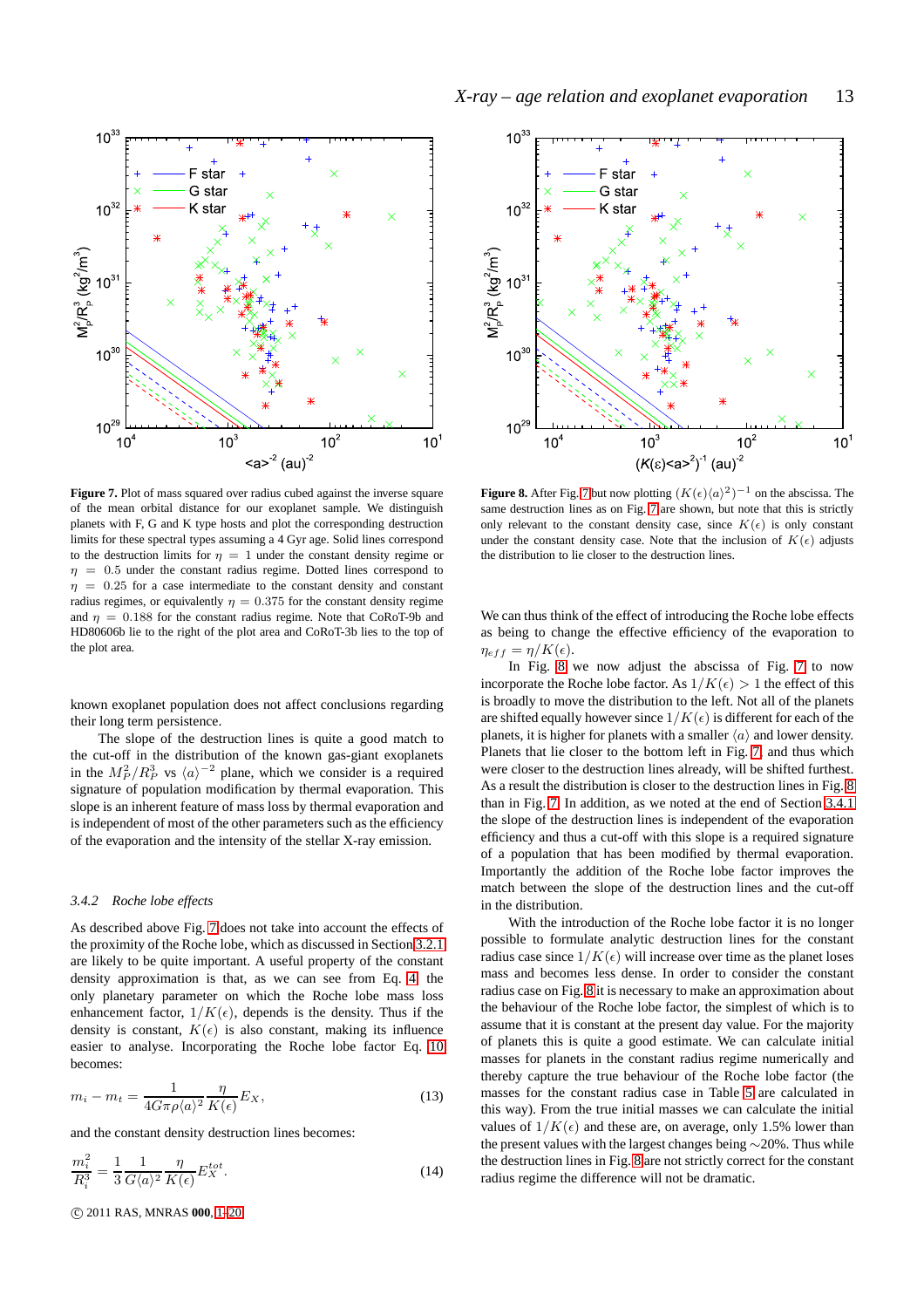

<span id="page-13-1"></span>**Figure 9.** Plot of planetary binding energy against  $\eta(F_X^{tot})^*$ , a measure of the lifetime X-ray energy absorbed, for the known population of exoplanets assuming  $\eta = 1$ . For the majority of planets  $\eta(F_X^{tot})^*$  is calculated using the bolometric luminosity of the host star (crosses), where this is not possible the bolometric luminosity of a typical star of the same spectral type is used (circles). We also plot lines of constant fractional mass loss labelled with the corresponding value of  $\beta$  under the constant radius approximation in blue at the left-hand edge and with the values of  $\beta$  for the constant density regime in red at the bottom/right. Planets in the grey-shaded region are at risk of entering a runaway mass loss regime.

#### <span id="page-13-0"></span>*3.4.3 Potential energy*

An alternative method to analyse the magnitude of evaporative mass loss is to compare the gravitational potential energy of the planets with the X-ray energy absorbed (as in e.g. [Lecavelier des Etangs](#page-18-7) [2007](#page-18-7); [DW09](#page-18-4)). As for Eq. [2](#page-9-1) to estimate the binding energy of the planets we assume they have the density profile of an  $n = 1$ polytrope, for which the binding energy is  $\frac{3}{4}GM^2/R$ .

We also require the time integrated X-ray energy incident on the planet. We define  $(F_X^{tot})^* \equiv E_X^{tot} \cdot R_P^2/(4\langle a \rangle^2)$ , with  $R_P$  the radius of the planet today, as a measure of the lifetime X-ray energy incident on the planet. Under the constant radius approximation this is exactly equal to the time integrated X-ray energy incident on the planet. Under the constant density approximation the time integrated X-ray energy incident on the planet is not exactly the same as  $(F_X^{tot})^*$  but rather is a function of  $(F_X^{tot})^*$  and the fractional mass loss.

Using this definition for  $(F_X^{tot})^*$  and Eqs. [9](#page-11-0) and [10](#page-11-1) we can, on a plot of binding energy against  $\eta(F_X^{tot})^*$  as a measure of the lifetime X-ray energy absorbed, draw lines of constant fractional mass loss by setting  $m_i = m_t/(1-\beta)$  where  $\beta$  is the fraction of the initial mass that has been lost. Using a measure of the lifetime X-ray energy absorbed also allows us to incorporate the (albeit typically rather small) effect of the variation of the ages of the planets in our sample from the mean of 4 Gyrs. Of the 121 planets in our sample 98 (in 94 separate systems) have age estimates, for the remaining 23 we assume an age of 4 Gyrs, equal to the mean age of the rest of the sample. Where published  $V$  magnitudes, distances and spectral types are available for the host star  $(F_X^{tot})^*$  is determined using the bolometric luminosity calculated for the host. Some of the host stars



<span id="page-13-2"></span>**Figure 10.** As Fig. [9](#page-13-1) but including the Roche lobe reduction to the planetary binding energy and using  $\eta = 0.25$ . The meaning of the crosses and circles and values of  $\beta$  is as before. With respect to Fig. [9](#page-13-1) the change in  $\eta$  induces a horizontal shift in the distribution while the introduction of the Roche lobe factor induces a vertical shift in the distribution, orthogonal to that induced by the change in  $\eta$ .

lack information on their V magnitudes and/or distances however and in these cases the bolometric luminosity of a typical star of the same spectral type (taken from the tables in [Lang 1991\)](#page-18-17) is used. These systems are indicated by an \* in Tables [4](#page-9-0) and [5.](#page-16-0)

Fig. [9](#page-13-1) shows such a plot of planetary binding energy against  $(F_X^{tot})^*$ , in which we use  $\eta = 1$ . The lines of constant fractional mass loss differ for the constant radius and constant density approximations as a result of the deviation of  $(F_X^{tot})^*$  from the true lifetime X-ray energy incident under the constant density approximation. The constant density lines take into account the variation of the true lifetime X-ray energy incident on the planet with the fractional mass loss and are exact under the assumption of constant density. In Fig. [9](#page-13-1) we see that there is a high concentration of planets around the  $\beta = 0.05/0.051$  (constant radius/constant density) line with a smaller number of systems near the  $\beta =$ 0.2/0.22 line. We consider that any planet lying in the grey-shaded region would be at risk of entering a runaway mass loss regime. This would correspond to a  $\beta$  of over 0.9 under the constant density approximation and over 0.8 for any reasonable evolutionary path.

In Fig. [9](#page-13-1) we use  $\eta = 1$  and ignore the Roche lobe correction factor to the binding energy of the planet,  $1/K(\epsilon)$ . Adjusting the efficiency will simply shift the entire distribution to the right in Fig. [9](#page-13-1) by a constant factor and has no effect on the lines of constant fractional mass loss.

While the effect of the Roche lobe correction factor,  $K(\epsilon)$ , is simply to reduce the present planetary binding energy the effect on the mass loss history is more complex. As we noted in Section [3.4.2](#page-12-2) above  $K(\epsilon)$  is constant under the constant density regime so in this case the effect of introducing  $K(\epsilon)$  is to shift the distribution downwards. Again there is no change to the lines of constant fractional mass loss, though the downward shift will be different for each planet. Under the constant radius regime however  $1/K(\epsilon)$  will be smaller (closer to 1) at earlier times with the variation dependent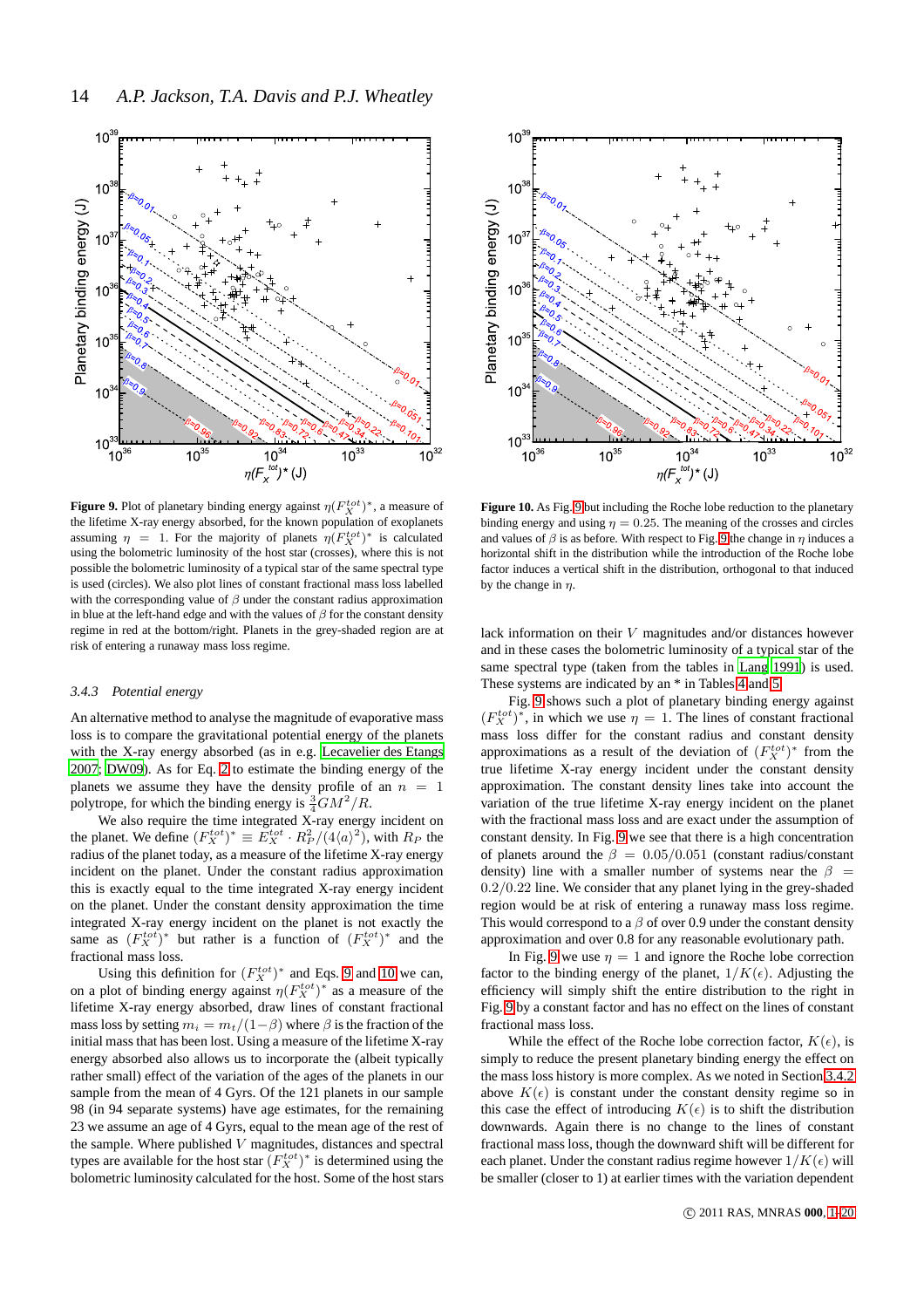on the degree of mass loss. As described above for most planets this variation will be a small effect and we can provide a reasonable estimate of the impact of the Roche lobe factor by using the present day value. As the initial value of  $1/K(\epsilon)$  will be smaller than the present value this means that the constant radius values of  $\beta$  (blue) in Fig. [10](#page-13-2) will be overestimates. For low values of  $\beta$  the degree of overestimation will be insignificant, while for larger values of  $\beta$  the degree of overestimation will be greater, but still only of the order of a few per cent.

#### <span id="page-14-0"></span>*3.4.4 Effects of age uncertainties*

Although as stated above we use the estimated age of the planetary system (where available) to determine the X-ray energy absorbed over the lifetime of the planet and the resulting mass lost since formation these estimated ages are often subject to large uncertainties (typically  $\geq 50\%$ ). Of the 98 planets (94 systems) with age estimates only 11 of these have ages less than 1 Gyr and only 2 less than 0.6 Gyr. The X-ray luminosity of the host falls by  $\sim$  2 orders of magnitude from its peak, saturated, value within the first Gyr and as a result for a system with a typical age of 4 Gyrs the X-ray emission during the first Gyr accounts for ∼ 75% of the total lifetime emission. This means that even though the ages of the exoplanetary systems are subject to rather large uncertainties a change from an age of 4 Gyrs to 1 Gyr will only reduce the fractional mass loss by  $\sim$  25%. Similarly an increase from 4 Gyrs to an age of 10 Gyrs will only increase the fractional mass loss by  $\sim 15\%$ , assuming that our X-ray emission relations can be extended out to 10 Gyrs. Thus for ages beyond about 1 Gyr the fractional mass loss is comparatively insensitive to the age of the planet. As a corollary we expect that if a planet is going to be completely stripped of its envelope to leave a chthonian super-Earth this will most likely happen within the first Gyr of its life.

Within the first Gyr of the planet's evolution, and certainly within the first few 100 Myrs (particularly during the saturated period of the host star), the fractional mass loss will vary much more strongly with age. As such uncertainties in age for those systems with age estimates of  $\langle 1 \text{ Gyr}$  will lead to larger variations in the predicted fractional mass loss, though in general the ages of young stars can be estimated more accurately than those of older stars. Additionally any planet with an estimated age of  $\sim$ 1 Gyr or less that is predicted to have lost a substantial amount of mass must also still be losing mass today at a high rate if the estimated age is correct. An interesting case is that of WASP-19b, with  $\beta = 0.06$  for  $\eta = 0.25$ and an age of only ∼1 Gyr. If this age is correct then we expect that WASP-19b should still be losing mass at a rate substantially higher than that of HD209458b. If it is in fact older than this, and with a lower present rate of mass loss, then in return the value of  $\beta$  must be higher, 0.07, for an age of 4 Gyrs.

As the study of exoplanets develops and the number of known planets grows it will thus become interesting to look for differences in the mass distribution at different ages. The magnitude of any differences found would enable constraints to be placed on the value of  $\eta$  and thus the impact of evaporation on the evolution of close orbiting exoplanets.

#### <span id="page-14-1"></span>**3.5 Planetary migration**

The discussion in Section [3.4.4](#page-14-0) also has a bearing on the migration of planets. The importance of the evaporation that takes place during the earliest stages of the life of the system means that if



<span id="page-14-2"></span>Figure 11. Plot of mass squared over radius cubed against the inverse square of the mean orbital distance for our exoplanet sample, including the Roche lobe factor, as in Fig. [8.](#page-12-1) Here the misalignment angle between the planetary orbit and the stellar rotation axis indicated by the colour of the points. Black points indicate planets for which spin-orbit alignment data is not yet available.

a planet spends a significant fraction of these early stages at a larger semi-major axis where evaporation is weaker this would substantially alter the total amount of mass lost by the planet. The key time-scale to compare against here is the saturated period of ∼100 Myrs. In the case of standard disk migration this does not pose any problems since this must be completed on the  $\leq 6$  Myr lifetime of the protoplanetary disk (e.g. [Mamajek 2009](#page-18-72)).

The Rossiter-McLaughlin effect allows access to the (sky projection of) the angle between the stellar rotation axis and the normal to the planetary orbit for transiting planets, as described by e.g. [Winn](#page-19-43) [\(2007](#page-19-43)). Recently it has been discovered through measurements of this effect that a significant number of exoplanets have large misalignments between the planetary orbit and the stellar rotation (e.g. [Triaud et al. 2010\)](#page-19-44). This has prompted suggestions of alternative, non-disk based, methods of placing hot-Jupiters at their present semi-major axes such as planet-planet scattering and migration driven by the Kozai mechanism. Unlike disk migration these alternative methods have the potential to occur later in the life of the system and thus impact on planetary evaporation.

Two possibilities arise for evaporation in the light of non-disk based migration. If the migration happens early then there will be little effect on the evaporation and the constraints on the distribution due to evaporation will be the same as those in the case of disk migration. On the other hand if non-disk based migration generally happens later, on timescales of the order of 100 Myrs, there would be a significant impact on migration and we would not expect planets that migrated under these mechanisms to be as strongly influenced by evaporation. If both disk based and non-disk based migration are important with some planets undergoing one and some the other (as suggested by e.g. [Fabrycky & Winn 2009](#page-18-73)) then it would be expected that there would be two distributions in  $M_P^2/R_P^3 - \langle a \rangle^{-2}$  space. The distribution of planets that underwent disk migration would (assuming that evaporation is, as we believe, an important effect) display a linear cut-off in this plane as described in Section [3.4.1.](#page-11-4) The distribution of planets that underwent non-disk based migration would be indistinguishable from that of the disk migration planets provided that the non-disk based migration is early. If however the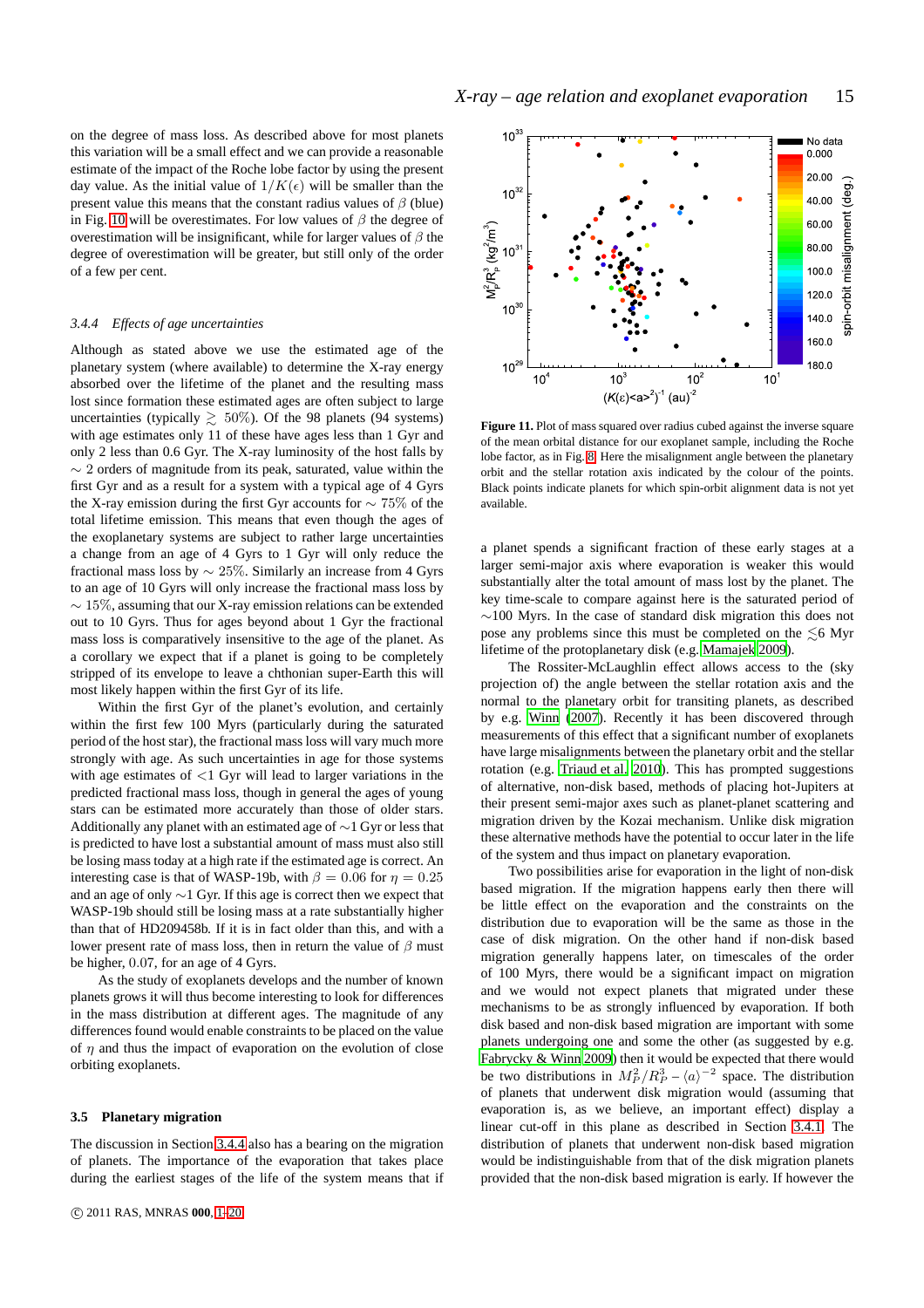

<span id="page-15-0"></span>**Figure 12.** Histograms of the masses of our exoplanet sample as observed today, and initial masses as predicted by the energy-limited model under the constant density approximation. Upper: using  $\eta = 1$ . Lower: using  $\eta =$ 0.25. The distributions change very little above  $5M_J$  so we cut off the plots here.

non-disk migration generally happens later (at around 100 Myrs or more) the non-disk migration planets would be allowed to appear substantially below the cut-off in the distribution of disk migration planets. An additional potential link between evaporation and migration is the possibility of asymmetric mass loss from the planet inducing orbital migration, as described by Boué et al. [\(2012](#page-18-74)).

As a test of this we show in Fig. [11](#page-14-2) our sample of planets in the  $M_P^2/R_P^3 - \langle a \rangle^{-2}$  plane coloured by their spin-orbit misalignment angle. If misaligned systems represent those which underwent non-disk based migration while aligned systems represent those which underwent disk based migration then the present (albeit limited) sub-sample of planets with measured spin-orbit misalignment angles does not suggest any evidence of a lower cut-off for non-disk migration planets. This implies that non-disk based migration also happens early in the life of a planetary system, i.e. well within the first 100 Myrs. As the number of planets with measured spin-orbit misalignment angles increases we will be enabled to better judge whether aligned and misaligned planets obey the same cut-off.

## <span id="page-15-3"></span>**3.6 Predicted initial masses and fractional mass loss of known exoplanets**

Having discussed the effects of evaporation efficiency and the Roche lobe correction to planetary binding energy we now consider the initial masses and fractional mass loss predicted for our sample of known exoplanets. In Fig. [12](#page-15-0) we plot a histogram of the masses today compared with the predicted initial masses for an evaporation efficiency of  $\eta = 1$  and  $\eta = 0.25$ . In both cases there are noticeable differences between the present day mass distribution and the predicted initial mass distribution, with the difference being more marked for the  $\eta = 1$  case as would be expected. The



<span id="page-15-2"></span>**Figure 13.** Plot of the predicted fraction of initial mass lost against present day mass for the planets in our sample. The horizontal dashes indicate the fractional mass loss predicted under the constant density regime, while the bottom of the vertical tail indicates the fractional mass loss predicted under the constant radius regime. At lower fractional mass loss the difference between the two regimes is negligible such that the vertical tail may not be discernible, while at higher fractional mass loss the regimes diverge.

difference between the present day and initial mass distribution is negligible for higher mass planets  $(\gtrsim 3M_J)$ , which again is as would be expected. The constant radius approximation, which predicts lower fractional mass loss, produces a slightly smaller shift in the mass distribution but the differences are not dramatic.

In Table [5](#page-16-0) (full Table available online<sup>[7](#page-15-1)</sup>) we give for each planet the predicted initial mass and fractional mass loss under both the constant density and constant radius approximation regimes for  $\eta = 1$  and  $\eta = 0.25$ . We plot the predicted fraction of initial mass lost against present day mass in Fig. [13.](#page-15-2) Planets near the upper envelope of the distribution represent some of the most closely orbiting examples of planets of their mass and so are, for their mass, some of the easiest to detect given the biases inherent in planet surveys. As such while additional planets may be discovered in future that lie at higher fractional mass losses we do not expect the distribution to change dramatically, in particular with planets that have present day masses  $\geq 3M_J$  not having been subject to high mass loss. Similarly biases in planet surveys are the reason for an apparent lack of planets with low present day masses and low fractional mass loss, since such planets would be further from their host stars and so would be more difficult to detect.

The planets with the highest fractional mass loss are HAT-P-32b and WASP-12b with both predicted to have lost  $\sim$ 16-18% of their mass since formation for an efficiency  $\eta = 0.25$ , rising to ∼35-45% for  $\eta = 1$ . WASP-12b has one of the shortest orbital periods in our sample at only 26 hours while HAT-P-32b is one of the least dense planets in our sample at 148 kg m<sup>−</sup><sup>3</sup> . Having present masses in the region of 1  $M_J$  the  $\beta$ 's of these planets also translate into very large absolute mass loss with WASP-12b and HAT-P-32b both having lost at least 0.2  $M_J$  since formation.

<span id="page-15-1"></span><sup>7</sup> online material web address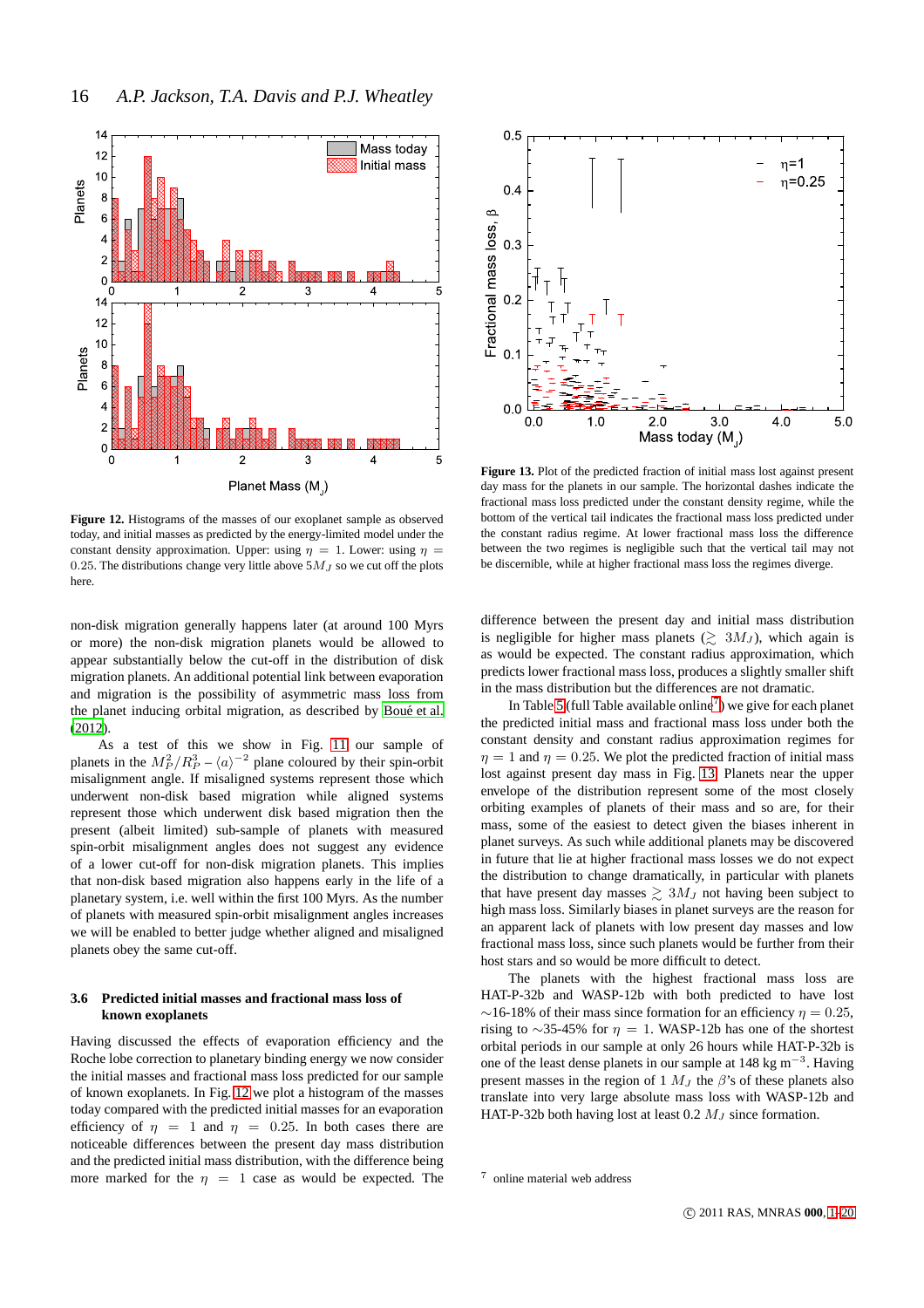<span id="page-16-0"></span>**Table 5.** Predictions for mass lost by the planets in our sample. We list the present mass of the planet  $(M_P)$  in column (2) and then, for the different regimes discussed in the text, the initial masses in columns (3)–(6) with the fraction of the initial mass lost  $(\beta)$  to reach the present day mass from the initial mass in columns (7)–(10). All masses are measured in Jupiter masses  $(M<sub>J</sub>)$ . Columns (3), (4), (7) and (8) correspond to  $\eta = 1$  while columns (5), (6), (9) and (10) correspond to  $\eta = 0.25$ . The constant radius approximation is used for columns (3), (5), (7) and (9) while the constant density approximation is used for columns (4), (6), (8) and (10). See Sections [3.4.3](#page-13-0) and [3.6](#page-15-3) for further detail. The full Table is available online.

|              |         |         | initial mass, $m_i$ |            |              |         | fraction of initial mass lost, $\beta$ |         |               |  |  |  |
|--------------|---------|---------|---------------------|------------|--------------|---------|----------------------------------------|---------|---------------|--|--|--|
| Planet       | $M_{P}$ |         | $\eta=1$            | $n = 0.25$ |              |         | $\eta=1$                               |         | $\eta = 0.25$ |  |  |  |
|              |         | cons. R | cons. $\rho$        | cons. R    | cons. $\rho$ | cons. R | cons. $\rho$                           | cons. R | cons. $\rho$  |  |  |  |
| (1)          | (2)     | (3)     | (4)                 | (5)        | (6)          | (7)     | (8)                                    | (9)     | (10)          |  |  |  |
| $CoRoT-1 b$  | 1.030   | 1.4333  | 1.5456              | 1.1491     | 1.1589       | 0.2814  | 0.3336                                 | 0.1036  | 0.1112        |  |  |  |
| $CoRoT-10 b$ | 2.750   | 2.7503  | 2.7503              | 2.7501     | 2.7501       | $1E-4$  | $1E-4$                                 | $2E-5$  | $2E-5$        |  |  |  |
| $CoRoT-11 b$ | 2.330   | 2.3904  | 2.3917              | 2.3453     | 2.3454       | 0.0253  | 0.0258                                 | 0.0065  | 0.0066        |  |  |  |
| $CoRoT-12 h$ | 0.917   | 1.0720  | 1.0880              | 0.9586     | 0.9598       | 0.1446  | 0.1572                                 | 0.0434  | 0.0445        |  |  |  |
| $CoRoT-13 h$ | 1.308   | 1.3287  | 1.3288              | 1.3132     | 1.3132       | 0.0155  | 0.0157                                 | 0.0040  | 0.0040        |  |  |  |

\*V mag. or distance information is lacking for the hosts of these planets and thus the predicted fractional mass losses were calculated using the bolometric luminosity of a typical star of the same spectral type as the host (taken from the tables presented in Lang 1991).

## **3.7 Minimum survival mass**

We can use Eq. [13](#page-12-3) to estimate the minimum initial mass for a planet of a given initial (and constant) density to survive for 4 Gyrs at a given orbital distance around a star of a given spectral type by setting  $m_t = 0$  in the same way as we formulated destruction limits in Section [3.4.1.](#page-11-4) In general for a planet undergoing total evaporation the density and  $K(\epsilon)$  will decrease with time however, and as a result this will underestimate the minimum mass. In addition when high fractional mass losses are reached there is a possibility of entering a runaway mass loss regime (as discussed earlier), and some fraction of the planet mass may be in the form of a rocky core. To account for the possibility of runaway mass loss and a remnant core rather than setting  $m_t = 0$  we choose instead to set  $m_t = 0.1m_i$  in Eq. [13.](#page-12-3) In this way we obtain the minimum initial mass for survival for 4 Gyrs,  $m<sub>S</sub>$ , as:

$$
m_S = \frac{5}{18} \frac{1}{G\pi \rho \langle a \rangle^2} \frac{\eta}{K(\epsilon)} E_X^{tot}
$$
 (15)

In Fig. [14](#page-17-1) we present estimates of the minimum initial mass for survival to 4 Gyrs for different spectral types for both  $\eta = 1$ and  $\eta = 0.25$  and a selection of representative densities that covers most of the range found for the planets in our sample with masses  $\leq 2M_J$ . As  $m_S$  is linearly dependent on  $\eta$  this is easily modified to any desired value of  $\eta$ . The highest density used is similar to that of Jupiter (1326 kg m<sup>-3</sup>) while 400 kg m<sup>-3</sup> is roughly the peak of the density distribution for our sample and 200 kg  $m^{-3}$  is typical of the lowest density exoplanets, the lowest density present in our sample being  $82 \text{ kg m}^{-3}$  for WASP-17b.

From these figures we can see that planets of the lowest densities found in our sample are essentially precluded from being found at the smallest orbital distances around any spectral type of star. We also do not expect gas giants of much less than a Jupiter mass to survive at orbital distances of  $\leq 0.015$ AU around F and G type stars unless they are quite dense. Less massive gas giants might survive at such close orbital distances around K type stars even with more typical densities however. In comparing the presently known exoplanets with the lines of minimum initial mass for survival we see that for high evaporation efficiencies a number of the presently known exoplanets lie close to or below the survival lines and so we would expect a planet that had been born with the same parameters not to have survived to the present day. As an example for efficiencies  $\eta \approx 1$  a planet with an initial mass

of  $\sim 1 M_J$  and a typical density of  $\sim$ 400 kg m<sup>-3</sup> at an orbital distance of ∼0.02 AU around an F-type host would today be at most a hot Neptune class planet if not a chthonian super-Earth. It is also important to bear in mind that even though a planet that is born to a position above, but fairly close to, the relevant line would still have undergone substantial mass loss by an age of 4 Gyrs. Thus while the planet might 'survive' to at least an age of 4 Gyrs, the 4 Gyr old planet may not bear much resemblance to its younger self.

## **3.8 Chthonian planets and the known hot super-Earths**

As we have mentioned earlier in Section [3.1](#page-7-0) the energy-limited evaporation model that we apply to the study of the evaporation of hot-Jupiters is intended for planets with a substantial hydrogen content. It is unlikely to be suitable for super-Earths of a bulk rock composition as a number of complications become potentially significant such as the latent heat of sublimation and high ionisation states of the large fraction of heavy elements. Nonetheless a rocky or rock/water composition is not enough to render planets in extremely close orbits such as CoRoT-7b, Kepler-10b and 55 Cnc e immune to evaporation since the stellar irradiation is likely sufficient to melt regions of the crust and even produce a tenuous atmosphere of vapourised silicate minerals (e.g. Schaefer [& Fegley](#page-19-45) [2009](#page-19-45), Léger et al. 2011). As such the energy limited model can still be used to provide upper limits on the mass loss of super-Earth class planets. At an evaporation efficiency of  $\eta = 0.25$  all 3 super-Earths would have lost more than 20 per cent of their mass since formation if they have always had roughly their present compositions. For 55 Cnc e this would make its initial mass comparable to that of Uranus. Even for an evaporation efficiency of 0.1 all three would have lost more than half an Earth mass.

This suggests that even a planet that has always had a predominantly rocky composition can be significantly affected by evaporation. In addition the densities of the super-Earths, being an order of magnitude higher than those typical of close orbiting gas giants, make their mass loss estimates far lower than would be the case for a gas giant under the same conditions. This raises the question, as also discussed by e.g. [Jackson et al. \(2010](#page-18-39)) and [Valencia et al. \(2010](#page-19-34)), of whether it is possible that these very close orbiting super-Earths could be chthonian planets – the remnant cores of gas or ice giants that have been completely stripped of their atmospheres. Using Fig. [14](#page-17-1) we see that for a K type host a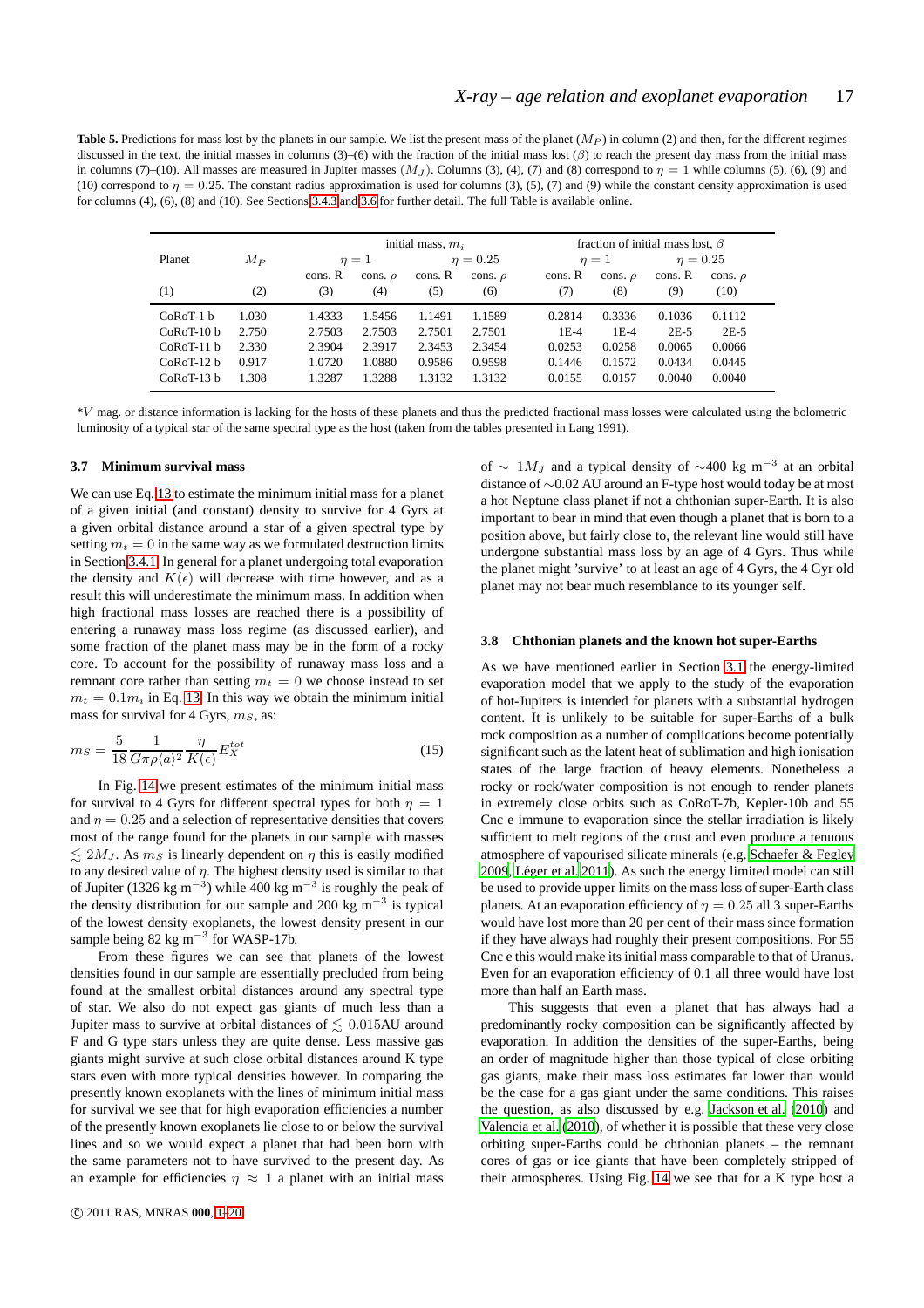

<span id="page-17-1"></span>Figure 14. Plots of the estimated minimum initial mass for a planet to survive for 4 Gyrs for a selection of different planet densities and host spectral types as a function of orbital distance; left for  $\eta = 1$ , right for  $\eta = 0.25$ . Included for comparison are the present day parameters of planets from our sample in bands around the densities used for the curves (<300 kg m<sup>-3</sup>, 300-500 kg m<sup>-3</sup>, 1000-1400 kg m<sup>-3</sup>). The colouration of the lines and points indicate the density band to which they correspond while line and point style corresponds to the different spectral types.

gaseous planet of  $\leq 0.2M_J$  at the orbital distance of CoRoT-7b or 55 Cnc e and a typical density of 400 kg m<sup>-3</sup> would be completely evaporated by 4 Gyrs. For a G type host a similar planet of  $\leq$  $0.3M_J$  would not survive to an age of 4 Gyrs at the orbital distance of Kepler-10b. It thus seems possible that these three planets could be chthonian planets though they may also have been born rocky.

## <span id="page-17-0"></span>**4 CONCLUSIONS**

We have used archival X-ray surveys of open clusters to study the coronal X-ray activity-age relationship in late-type stars (in the range  $0.29 \leq (B - V)_0 < 1.41$ , with a particular focus on constraining the regime of saturated X-ray emission. We find a trend for a decrease in the saturated value of the X-ray to bolometric luminosity ratio across this  $(B - V)_0$  range from  $10^{-3.15}$  to  $10^{-4.28}$  for the latest to earliest type stars in our study. The saturation regime turn-off ages across the  $(B - V)_0$  range of our study are consistent with a scatter around an age of ∼100 Myrs. We also point the reader towards the complementary study of the activity-rotation relation by [Wright et al. \(2011\)](#page-19-46) that was published while this work was in the refereeing process.

In the unsaturated regime we find that the mean value of  $\alpha$  in the power law  $(L_X/L_{bol}) = (L_X/L_{bol})_{sat} (t/\tau_{sat})^{-\alpha}$  is  $1.22 \pm 0.10$  with no obvious trend with spectral type. Under the assumption of an  $L_X/L_{bol} \propto \omega^2$  dependence this corresponds to an  $\omega \propto t^{-0.61}$  evolution of rotational frequency with time. The results of our X-ray study are summarised by Eq. [1](#page-6-2) and Table [2.](#page-5-2) We note that while our unsaturated regime power laws seem broadly consistent with the field star sample of [P03](#page-19-7) our results should only be extended to stars older than the Hyades with caution since these are the oldest stars in our cluster sample. Future deep X-ray surveys of old open clusters, or better age estimates for field stars, would enable the evolution of X-ray luminosity in the unsaturated regime to be more strongly constrained.

We have applied our improved constraints on the evolution of the X-ray luminosity of late-type stars to evaporational evolution of close-orbiting exoplanets using the energy-limited model of [Lecavelier des Etangs \(2007](#page-18-7)) and including a more accurate

description of Roche lobe effects as described by [Erkaev et al.](#page-18-65) [\(2007](#page-18-65)). With a substantially larger sample of planets we confirm the finding of [DW09](#page-18-4) that the planet distribution displays a linear cut-off in the  $M_P^2/R_P^3$  vs  $\langle a \rangle^{-2}$  plane. We also confirm that such a cut-off is an expected feature of modification of the population by thermal evaporation irrespective of efficiency for any values typically considered.

We provide estimates of the past thermal mass loss of the known transiting exoplanets, finding that in the case of a constant evaporation efficiency of  $\eta = 0.25$ , 11/121 planets (10 per cent) have lost more than 5 per cent of their mass since formation. In the case of highly efficient evaporation this fraction rises to a third (∼40/121) of the known transiting exoplanets. Additionally we calculate estimates of the minimum formation mass for which a planet could be expected to have survived to an age of 4 Gyrs for a range of stellar spectral types, orbital distances, initial planetary densities and evaporation efficiencies. Both of these suggest that evaporation can have a significant effect on the exoplanet distribution.

It should also be noted that the vast majority of the evaporation occurs within the first Gyr, with the highest evaporation rates during the saturated phase of the host star. After 1 Gyr we thus do not expect the distribution of planets to change noticeably with the age of the system, however we predict that there should be a significant temporal evolution of the population of planets at ages  $< 1$  Gyr, with the most marked changes occurring in the first 100-200 Myr, during the saturated phase of the host. With the increasing rate of exoplanet discoveries and improvements in detection it should soon be possible to test this prediction by comparing planet distributions in young clusters of different ages.

The importance of the earliest phases of evaporation also has implications for planetary migration. Late migration  $(\gtrsim 100 \text{ Myrs})$ would spare planets from the some of the worst effects of evaporation leading to significantly lower lifetime mass loss. As work continues to be done on the migration of exoplanets in to close orbits, for example via measurements of the Rossiter-McLaughlin effect, it will be possible to divide the exoplanets into populations that underwent disk migration or non-disk migration. Differences, or not, between the distributions in the  $M_P^2/R_P^3$  vs  $\langle a \rangle^{-2}$  plane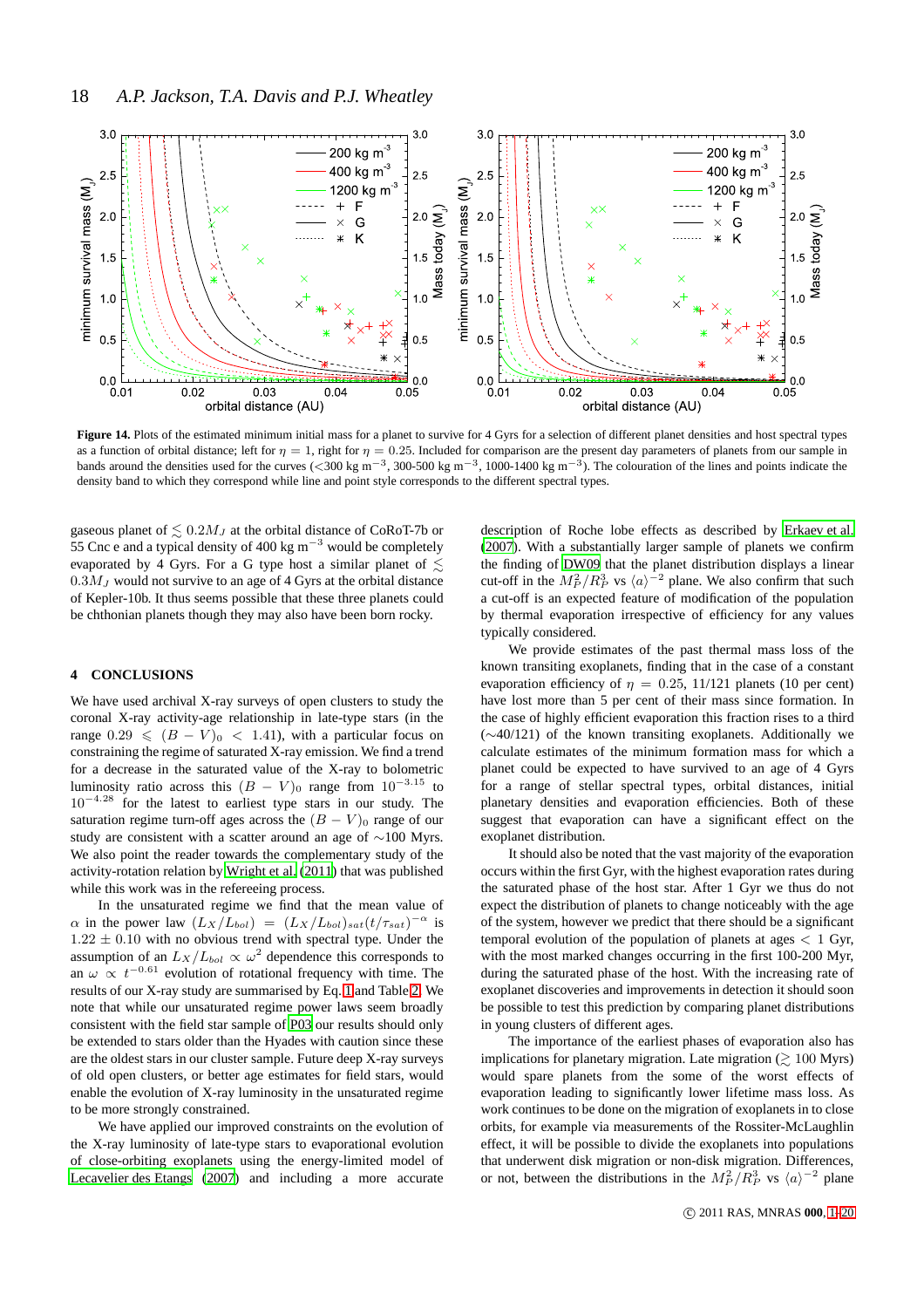## **5 ACKNOWLEDGEMENTS**

The authors would like to thank the anonymous referee for comments which were helpful in refining this manuscript. AJ is supported by an STFC Postgraduate Studentship, PW is supported by an STFC rolling grant. This work has made use of the valuable resources of the SIMBAD database and VizieR catalogue access tool, operated at CDS, Strasbourg, France and the Exoplanet Encyclopaedia, maintained by J. Schneider at the Paris Observatory. The research leading to these results has received funding from the European Community's Seventh Framework Programme (/FP7/2007-2013/) under grant agreement No 229517.

## **REFERENCES**

- <span id="page-18-34"></span>Alekseev I. Y., 2000, Astron. Rep., 44, 696
- <span id="page-18-41"></span>Alsubai K. A., et al., 2011, MNRAS, 417, 709
- <span id="page-18-42"></span>Anderson D. R., et al., 2010, ApJ, 709, 159
- <span id="page-18-43"></span>Anderson D. R., et al., 2011, A&A, 531, A60+
- <span id="page-18-33"></span>Appenzeller I., Mundt R., 1989, A&AR, 1, 291
- <span id="page-18-44"></span>Bakos G. A., et al., 2007, ApJL, 671, L173 ´
- <span id="page-18-67"></span>Baraffe I., Alibert Y., Chabrier G., Benz W., 2006, A&A, 450, 1221
- <span id="page-18-26"></span>Barrado y Navascués D., Stauffer J. R., Jayawardhana R., 2004, ApJ, 614, 386
- <span id="page-18-6"></span>Ben-Jaffel L., 2007, ApJL, 671, L61
- <span id="page-18-16"></span>Bohlin R. C., Savage B. D., Drake J. F., 1978, ApJ, 224, 132
- <span id="page-18-74"></span>Boué G., Figueira P., Correia A. C. M., Santos N. C., 2012, A&A, 537, L3
- <span id="page-18-35"></span>Buchhave L. A., et al., 2011, ApJS, 197, 3
- <span id="page-18-18"></span>Cargile P. A., James D. J., Platais I., 2009, AJ, 137, 3230
- <span id="page-18-45"></span>Chan T., Ingemyr M., Winn J. N., Holman M. J., Sanchis-Ojeda R., Esquerdo G., Everett M., 2011, AJ, 141, 179
- <span id="page-18-46"></span>Collier Cameron A., et al., 2007, MNRAS, 375, 951
- <span id="page-18-11"></span>Covas E., Moss D., Tavakol R., 2005, A&A, 429, 657
- <span id="page-18-23"></span>Damiani F., Flaccomio E., Micela G., Sciortino S., Harnden Jr. F. R., Murray S. S., 2004, ApJ, 608, 781
- <span id="page-18-20"></span>Damiani F., Flaccomio E., Micela G., Sciortino S., Harnden Jr. F. R., Murray S. S., Wolk S. J., Jeffries R. D., 2003, ApJ, 588, 1009
- <span id="page-18-4"></span>Davis T. A., Wheatley P. J., 2009, MNRAS, 396, 1012
- <span id="page-18-47"></span>Désert J.-M., et al., 2011, ApJS, 197, 14
- <span id="page-18-12"></span>Donati J., Landstreet J. D., 2009, ARA&A, 47, 333
- <span id="page-18-66"></span>Ehrenreich D., Désert J.-M., 2011, A&A, 529, A136+
- <span id="page-18-69"></span>Ercolano B., Clarke C. J., Drake J. J., 2009, ApJ, 699, 1639
- <span id="page-18-9"></span>Erd´elyi R., Ballai I., 2007, Astron. Nachr., 328, 726
- <span id="page-18-65"></span>Erkaev N. V., Kulikov Y. N., Lammer H., Selsis F., Langmayr D.,
- Jaritz G. F., Biernat H. K., 2007, A&A, 472, 329
- <span id="page-18-73"></span>Fabrycky D. C., Winn J. N., 2009, ApJ, 696, 1230
- <span id="page-18-30"></span>Fasano G., Vio R., 1988, Bull. Inf. CDS, 35, 191
- <span id="page-18-21"></span>Franciosini E., Randich S., Pallavicini R., 2000, A&A, 357, 139
- <span id="page-18-29"></span>Gagne M., Caillault J., Stauffer J. R., 1995, ApJ, 450, 217
- <span id="page-18-32"></span>Garcés A., Catalán S., Ribas I., 2011, A&A, 531, A7
- <span id="page-18-36"></span>Gillon M., et al., 2009, A&A, 501, 785
- <span id="page-18-3"></span>Hansen B. M. S., Barman T., 2007, ApJ, 671, 861
- <span id="page-18-48"></span>Hartman J. D., et al., 2009, ApJ, 706, 785
- <span id="page-18-49"></span>Hartman J. D., et al., 2011a, ApJ, 726, 52
- <span id="page-18-50"></span>Hartman J. D., et al., 2011b, ApJ, 728, 138
- <span id="page-18-51"></span>Havel M., Guillot T., Valencia D., Crida A., 2011, A&A, 531, A3+
- <span id="page-18-52"></span>Hebb L., et al., 2010, ApJ, 708, 224
- <span id="page-18-53"></span>Hellier C., Anderson D. R., Collier Cameron A., Gillon M., Jehin E., Lendl M., Maxted P. F. L., Pepe F., Pollacco D., Queloz D., Ségransan D., Smalley B., Smith A. M. S., Southworth J., Triaud A. H. M. J., Udry S., West R. G., 2011, A&A, 535, L7
- <span id="page-18-54"></span>Howard A. W., et al., 2010, ArXiv e-prints
- <span id="page-18-14"></span>Ivanova N., Taam R. E., 2003, ApJ, 599, 516
- <span id="page-18-39"></span>Jackson B., Miller N., Barnes R., Raymond S. N., Fortney J. J., Greenberg R., 2010, MNRAS, 407, 910
- <span id="page-18-22"></span>Jeffries R. D., Evans P. A., Pye J. P., Briggs K. R., 2006, MNRAS, 367, 781
- <span id="page-18-28"></span>Jeffries R. D., Oliveira J. M., 2005, MNRAS, 358, 13
- <span id="page-18-37"></span>Johnson J. A., et al., 2011, ApJ, 735, 24
- <span id="page-18-71"></span>Kashyap V. L., Drake J. J., Saar S. H., 2008, ApJ, 687, 1339
- <span id="page-18-24"></span>Kharchenko N. V., Piskunov A. E., Röser S., Schilbach E., Scholz R., 2005, A&A, 438, 1163
- <span id="page-18-55"></span>Kovács G., et al., 2007, ApJL, 670, L41
- <span id="page-18-8"></span>Lammer H., et al., 2009, A&A, 506, 399
- <span id="page-18-64"></span>Lammer H., Selsis F., Ribas I., Guinan E. F., Bauer S. J., Weiss W. W., 2003, ApJL, 598, L121
- <span id="page-18-10"></span>Landstreet J. D., 1992, A&AR, 4, 35
- <span id="page-18-17"></span>Lang K. R., 1991, Astrophysical Data: Planets and Stars. Springer-Verlag
- <span id="page-18-56"></span>Latham D. W., et al., 2009, ApJ, 704, 1107
- <span id="page-18-7"></span>Lecavelier des Etangs A., 2007, A&A, 461, 1185
- <span id="page-18-5"></span>Lecavelier des Etangs A., et al., 2010, A&A, 514, A72
- <span id="page-18-40"></span>Lecavelier des Etangs A., Vidal-Madjar A., McConnell J. C., Hébrard G., 2004, A&A, 418, L1
- <span id="page-18-75"></span>Léger A., et al., 2011, Icarus, 213, 1
- <span id="page-18-25"></span>Loktin A. V., Gerasimenko T. P., Malysheva L. K., 2001, Astron. Astrophys. Trans., 20, 607
- <span id="page-18-72"></span>Mamajek E. E., 2009, in T. Usuda, M. Tamura, & M. Ishii ed., Exoplanets and Disks: Their Formation and Diversity Vol. 1158 of AIP Conf. Ser., Initial Conditions of Planet Formation: Lifetimes of Primordial Disks. pp 3–10
- <span id="page-18-57"></span>Mandushev G., et al., 2007, ApJL, 667, L195
- <span id="page-18-58"></span>Maxted P. F. L., et al., 2010a, AJ, 140, 2007
- <span id="page-18-59"></span>Maxted P. F. L., et al., 2010b, PASP, 122, 1465
- <span id="page-18-0"></span>Mayor M., Queloz D., 1995, Nat., 378, 355
- <span id="page-18-2"></span>Mazeh T., Zucker S., Pont F., 2005, MNRAS, 356, 955
- <span id="page-18-60"></span>Melo C., Santos N. C., Pont F., Guillot T., Israelian G., Mayor M., Queloz D., Udry S., 2006, A&A, 460, 251
- <span id="page-18-15"></span>Micela G., Sciortino S., Serio S., Vaiana G. S., Bookbinder J., Golub L., Harnden Jr. F. R., Rosner R., 1985, ApJ, 292, 172
- <span id="page-18-68"></span>Miller N., Fortney J. J., Jackson B., 2009, ApJ, 702, 1413
- <span id="page-18-38"></span>Narita N., Sato B., Hirano T., Winn J. N., Aoki W., Tamura M., 2010, PASJ, 62, 653
- <span id="page-18-27"></span>Naylor T., Totten E. J., Jeffries R. D., Pozzo M., Devey C. R., Thompson S. A., 2002, MNRAS, 335, 291
- <span id="page-18-61"></span>Noyes R. W., et al., 2008, ApJL, 673, L79
- <span id="page-18-62"></span>O'Donovan F. T., et al., 2007, ApJL, 663, L37
- <span id="page-18-70"></span>Owen J. E., Ercolano B., Clarke C. J., Alexander R. D., 2010, MNRAS, 401, 1415
- <span id="page-18-31"></span>Pace G., Pasquini L., 2004, A&A, 426, 1021
- <span id="page-18-63"></span>Pál A., et al., 2008, ApJ, 680, 1450
- <span id="page-18-13"></span>Pallavicini R., Golub L., Rosner R., Vaiana G. S., Ayres T., Linsky J. L., 1981, ApJ, 248, 279
- <span id="page-18-1"></span>Papaloizou J. C. B., Terquem C., 2006, Rep. Prog. Phys., 69, 119
- <span id="page-18-19"></span>Patten B. M., Simon T., 1996, ApJS, 106, 489